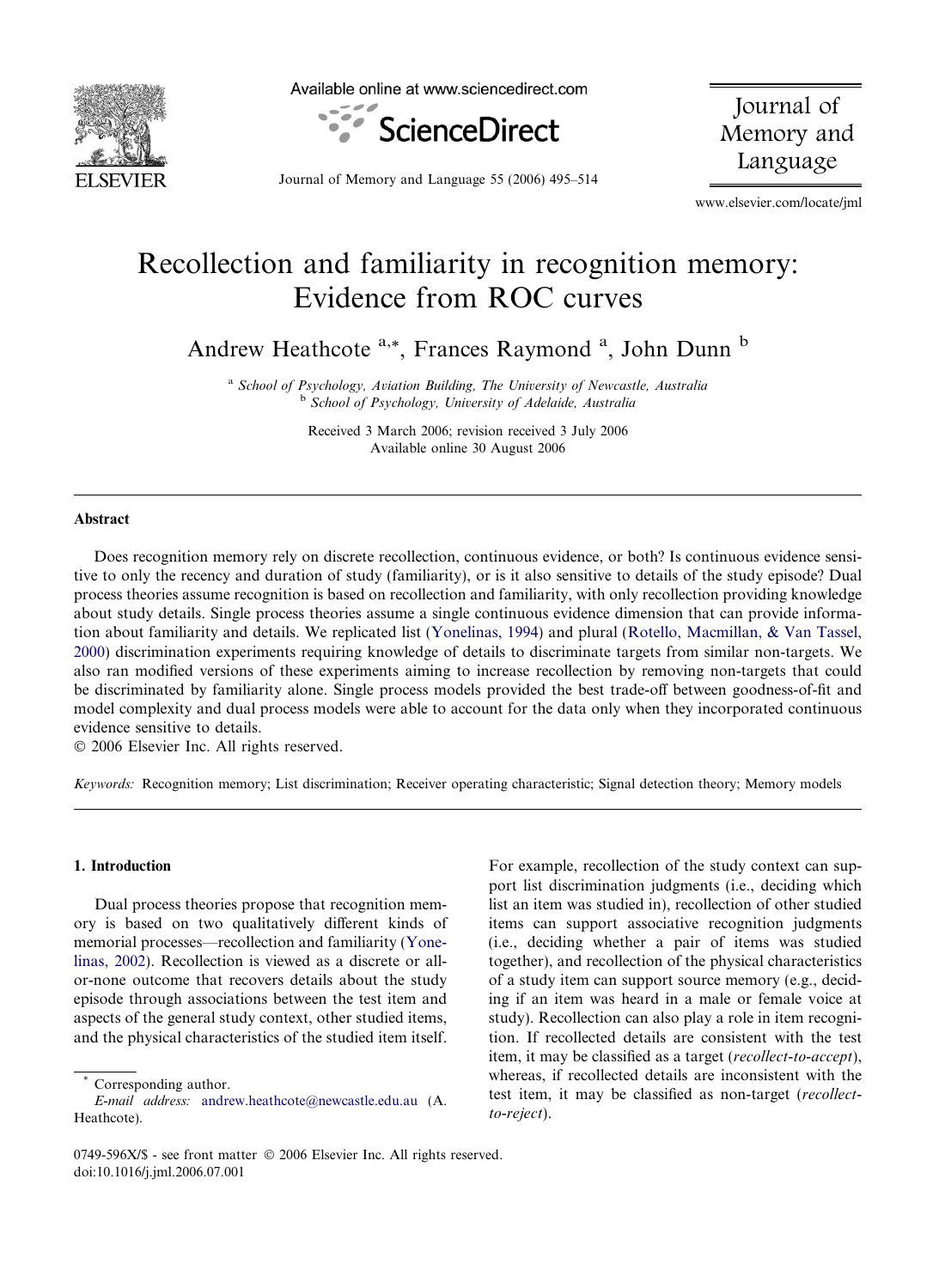If recollection fails, decisions are based solely on familiarity. In contrast to recollection, familiarity ''is assumed to be a relatively fast process that reflects the global familiarity or strength of an item'' ([Yonelinas,](#page-19-0) [1999a, p. 1416](#page-19-0)). It provides a continuous value that conveys undifferentiated information about the duration, frequency, and recency of prior exposure to a test item. Although familiarity conveys no information concerning specific details of the study episode, it can often be used as a reasonably reliable indicator of prior exposure, and so can support decisions in an item recognition paradigm (i.e., discriminating studied and unstudied items). Familiarity may also play a role in paradigms such as list discrimination, but only when study recency provides a cue for list membership (e.g., discriminating lists studied 5 min and 5 days ago, [Yonelinas, 1999a\)](#page-19-0).

The proposal that recognition memory is based on recollection and familiarity can be tested through examination of the shapes of receiver operating characteristic (ROC) curves (e.g., [Yonelinas, 1999a\)](#page-19-0). ROC curves plot, across different levels of decision confidence, the probability of a ''yes'' answer to the question posed by the recognition task for one type of test item (e.g., a target) against the probability of answering ''yes'' for another type of test item (e.g., a non-target). In [Yonelinas's](#page-19-0) [\(1994\)](#page-19-0) dual process signal detection theory confidence ratings are based on criteria placed on familiarity. In item recognition paradigms larger familiarity values are associated with higher confidence that a test item is old (i.e., was studied) as, on average, familiarity for studied items is greater than familiarity for unstudied (new) items. Dual process signal detection theory also assumes that high confidence old responses can result from recollect-to-accept processes and that high confidence new responses can result from recollect-to-reject processes. Other versions of dual process theory have been proposed (see [Yonelinas, 2002](#page-19-0) for a review), but here we focus on dual process signal detection theory and refer to it simply as dual process theory.

We report tests of dual process theory using ROC data from a list discrimination paradigm, replicating [Yonelinas \(1994\),](#page-19-0) experiment one, and an item recognition paradigm, replicating [Rotello et al. \(2000\),](#page-19-0) experiment one. In these paradigms recollect-to-accept processes can be used to make decisions about targets and recollect-to-reject processes can be used to make decisions about non-targets that are very similar to targets. In the list discrimination paradigm, targets and similar non-targets correspond to items presented in two different study lists separated by a short pause. In the item recognition paradigm, similar non-targets differ only in plurality from studied items, half of which are in plural and half in singular form. For example, if hand is a studied, target, item then hands is a similar non-target item. In both the list and plural discrimination paradigms similar non-targets can be rejected on the basis of recollected details, concerning either the list context or the plurality of the studied item, respectively. Both paradigms also included new non-target items that had not been studied in either list or in either plurality. For these items, recollection is assumed to play no role and decisions are based purely on familiarity, which would be less for these items than for either targets or similar non-targets.

In both the list discrimination and plurals paradigm, targets and similar non-targets have been chosen to have nearly equal levels of familiarity. In the list discrimination paradigm, targets and similar non-targets are drawn from different lists distinguished at study only by a short pause. In the plurals paradigm, similar non-targets differ from targets only in terms of their plural form (e.g., hand vs. hands).<sup>1</sup> When targets and similar non-targets have equal familiarity, dual process theory assumes that they can only be discriminated by discrete recollection. As a result, this theory predicts that the ROC curve relating targets to similar non-targets is linear (see Appendix A for details). [Rotello et al. \(2000\)](#page-19-0) found an almost exactly linear ROCs of this type, but [Yonelinas](#page-19-0) [\(1994\)](#page-19-0) did not (see [Fig. 1,](#page-2-0) right panels). Linear ROCs have been found in related paradigms, such as associative recognition [\(Yonelinas, 1997\)](#page-19-0) and source identification ([Yonelinas, 1999a](#page-19-0)), that also equate familiarity. However, these results appear to be exceptions, with the majority of findings indicating non-linear ROCs in associative and source recognition paradigms (e.g., [Glanzer, Hilford, & Kim, 2004; Healy, Light, & Chung,](#page-18-0) [2005; Hilford, Glanzer, Kim, & DeCarlo, 2002; Kelley &](#page-18-0) [Wixted, 2001; Qin, Raye, Johnson, & Mitchell, 2001;](#page-18-0) [Slotnick, Klein, Dodson, & Shimamura, 2000; Verde](#page-18-0) [& Rotello, 2004](#page-18-0)).

It is possible that strategic factors may affect the shape of the relevant ROC curves. Such strategic factors could influence whether participants attempt recollection, and whether they use recollected details to accept or reject test items. In [Rotello et al.'s \(2000\)](#page-19-0) first experiment participants were instructed to recollect-to-reject (i.e., respond ''no'' with high confidence if they recalled studying the test item in its alternative plurality), whereas [Yonelinas \(1994\)](#page-19-0) did not give these instructions. Consistent with the influence of strategic factors, in a second experiment where Rotello et al. did not give recollect-to-reject instructions non-linear target versus similar non-target ROCs were found.

<sup>&</sup>lt;sup>1</sup> Equal familiarity, on average, seems more likely in the list discrimination paradigm, where the first and second studied lists were equally often designated as the target in testing, than in the plural discrimination paradigm, where features related to the target's plurality would be more familiar. We compared estimates of familiarity between these two paradigms to examine this issue further.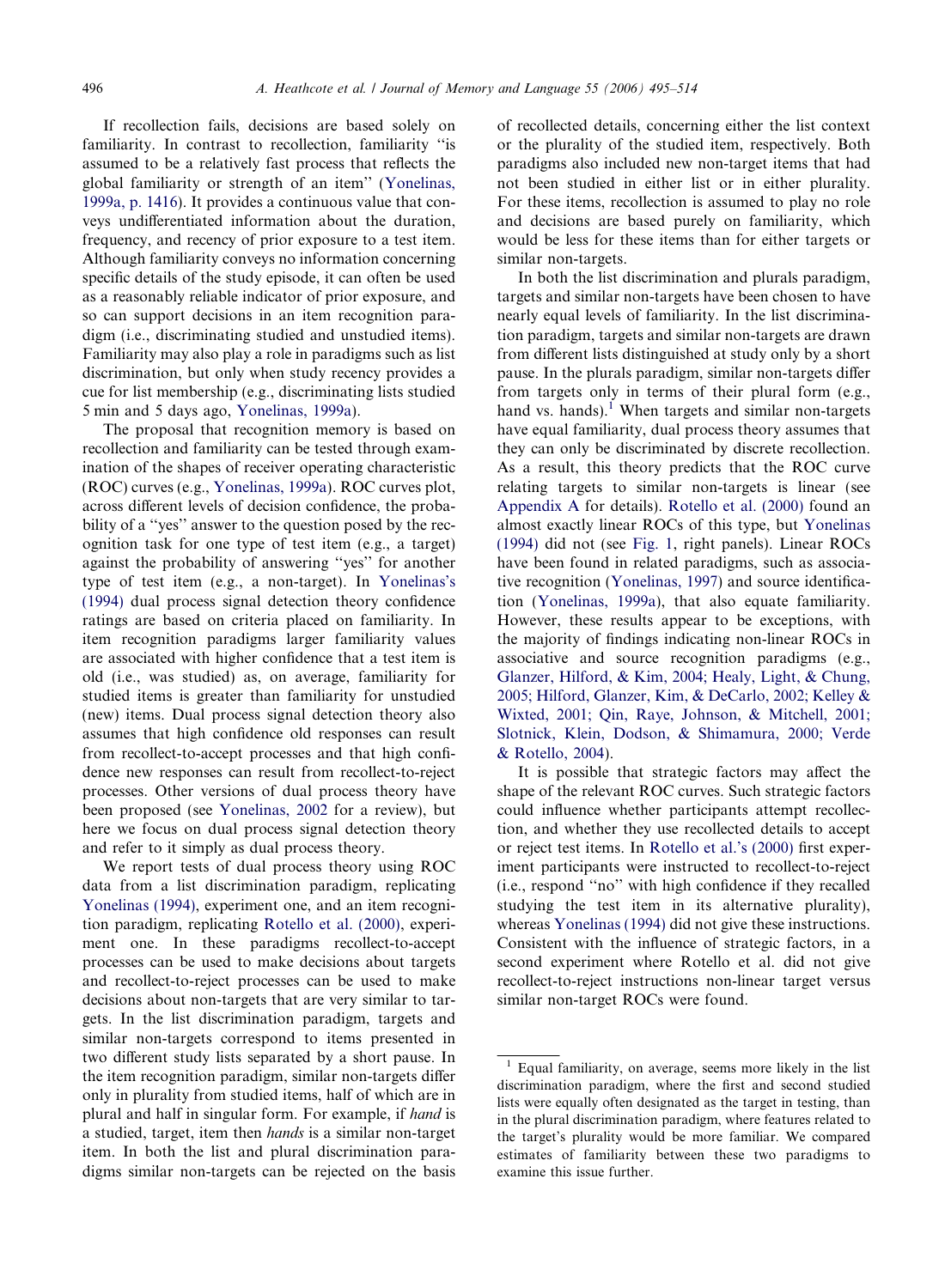<span id="page-2-0"></span>

Fig. 1. [Yonelinas's \(1994\),](#page-19-0) experiment one, participant average list discrimination ROCs (measured from his [Fig. 4](#page-10-0) and averaged over short, 10 item, and long, 30 item, study list conditions) and participant average ROCs for [Rotello et al.'s \(2000\)](#page-19-0) experiment one (measured from their [Fig. 3](#page-8-0)).

We investigated the role of strategic factors in two further experiments that replicated the original list and plural discrimination experiments with the exception that no new non-target items were presented at test. To distinguish the two sets of experiments, we refer to those that include new non-targets as ''with-new'' experiments and those that exclude new targets as ''no-new'' experiments. We speculated that new non-targets may increase reliance on familiarity, which can be used to discriminate these items from both targets and similar nontargets, and similarly discourage the use of recollected details, since such details are unlikely to be recollected

for new non-targets. Hence, we hypothesised that the probability of recollection would be greater in the nonew experiments compared to with-new experiments and that more linear target versus similar non-target ROC curves would result. As a corollary, we also hypothesised that target versus similar non-target discrimination would be better in the no-new than with-new experiments due to the increase in information provided by recollection.

For both versions of the plurals paradigm we directly instructed participants to use a recollect-to-reject strategy, following [Rotello et al.'s \(2000\)](#page-19-0) first experiment. Fol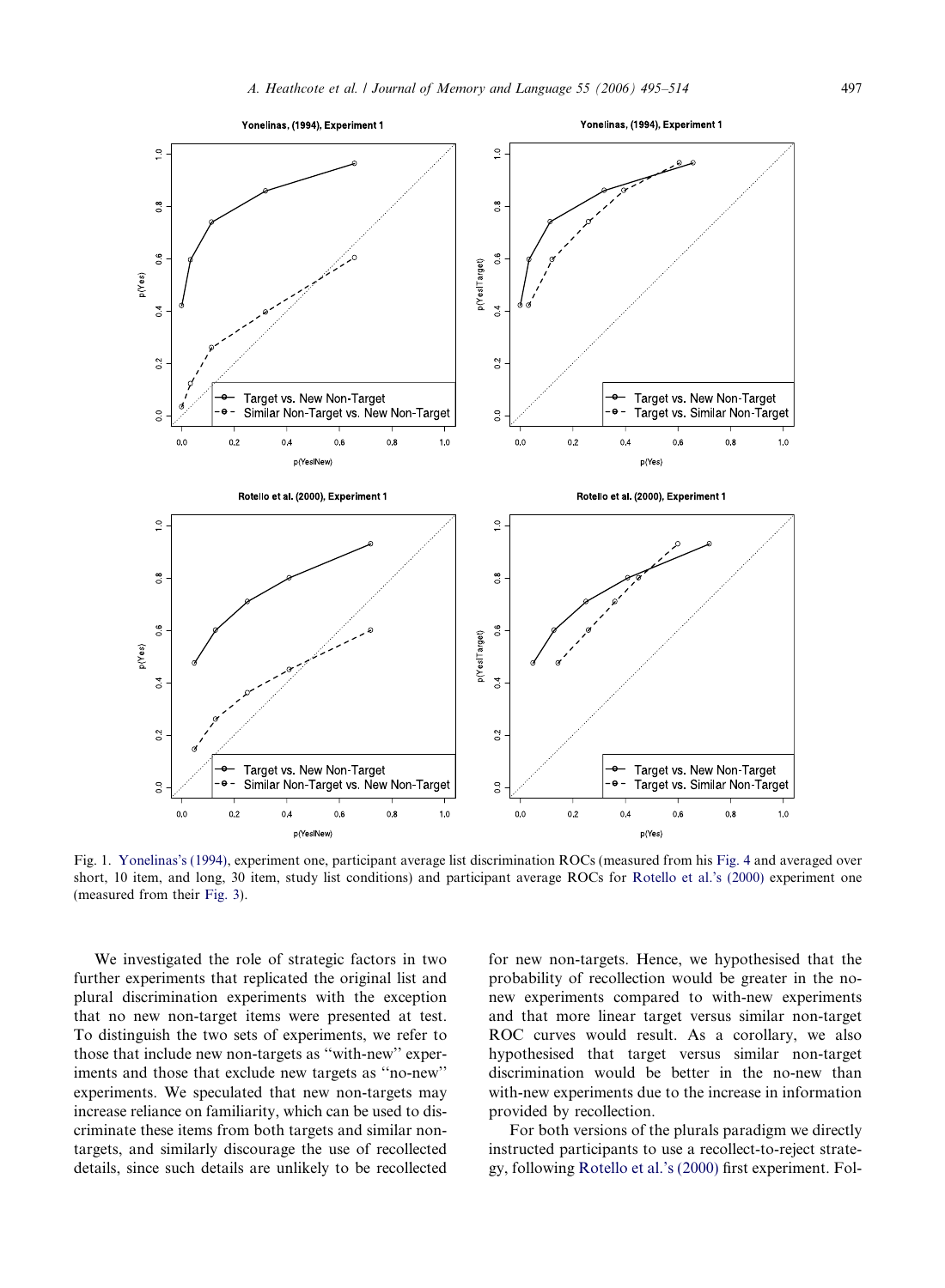lowing [Yonelinas's \(1994\),](#page-19-0) we did not give direct recollect-to-reject instructions in either list discrimination experiment. We thus hypothesised that recollect-to-reject decisions would be more common in the plural discrimination experiments than in the list discrimination experiments.

#### Single process theories

In contrast to dual process theories, single process theories of recognition memory assume that decisions are based on a single continuous evidence dimension. These theories postulate that evidence is not restricted to familiarity; it can also be derived from flexible cuematching processes that are responsive to task demands. For example, [Humphreys, Bain, and Burt \(1989\)](#page-19-0) distinguished between two conceptually distinct types of evidence which they called generalized strength and episode specific strength. Generalized strength, like familiarity in dual process models, is ''an amalgam of the frequency, recency and duration of exposure'' [\(Chal](#page-18-0)[mers & Humphreys, 1998, p. 612\)](#page-18-0). Generalized strength does not vary with test instructions, although instructions and task demands may cause decisions to be based to a greater or less degree on this form of memory. Episode specific strength, in contrast, is sensitive to test instructions through the types of cues that are used to probe memory. Generalized strength might itself be a product of a cue-matching process, such as a match to the current (test) context, or it might arise from different processes, such conceptual implicit memory which has been proposed as the basis of familiarity in dual process theory [\(Yonelinas, 2002\)](#page-19-0).

Evidence in single process theories can either be directly proportional to combined match values (e.g., the global memory models, see [Humphreys, Pike, Bain,](#page-19-0) [& Tehan, 1989\)](#page-19-0) or based on a likelihood transformation of combined match values (e.g., [Dennis & Humphreys,](#page-18-0) [2001; Shiffrin & Steyvers, 1997](#page-18-0)). Although theories that base evidence on a combination of flexible cue-matching processes and familiarity processes are referred to as ''single-process'', and we will maintain this usage here, this term is really a misnomer given that evidence can be based on values obtained from more than one cuematching operation and potentially more than one type of process, and that these values can be combined and transformed by sophisticated decision mechanisms, such as likelihood. Evidence as conceived by single process theories has also been called familiarity. For clarity, we will use the term ''familiarity'' in the sense intended by dual process theories and describe a continuous dimension that supports recognition decisions by the more general term ''evidence''.

Single process theories have been closely aligned with signal detection models of measurement in choice tasks (see [Green & Swets, 1966; MacMillan & Creelman,](#page-18-0)

[1991](#page-18-0)) as both assume that decisions are based on a single continuous strength-of-evidence dimension (see [Wixted](#page-19-0) [& Stretch, 2004](#page-19-0), for further discussion). By examining the ability of a signal detection model to account for ROC data, it is possible to test the single process account. Dual process signal detection theory [\(Yonelinas, 1994\)](#page-19-0) also incorporates a signal detection decision process, but one that limits continuous evidence to familiarity. Hence, according to dual process theory, equally familiar items can only be discriminated using recollection. In the present context, if targets and similar non-targets have equal levels of familiarity, the corresponding ROC curve must be linear. In contrast, according to single process theories, equally familiar targets and non-targets can be discriminated using continuous evidence. Consequently, single process theories predict that the corresponding ROC curve should be non-linear.

We also propose and test a specific version of the signal detection model developed to account for the list discrimination and plurals paradigms (see Appendix B for mathematical details). The basic idea behind this model is that discrimination of targets and similar non-targets is based on the difference in strengths of two cue-matching processes. For this reason, we refer to it as the cuematching model. In a list discrimination paradigm, it is assumed that cues representing both study list contexts are used to probe memory. Evidence that a test item appeared on the target list is proportional to the difference between the match strength of the item to the target list cue and the match strength of the item to the non-target list cue. Similarly, differences between matches to singular and plural cues are used to provide evidence in the plurals paradigm. The set of difference values defines a single strength-of-evidence dimension. Relatively large values on this dimension support a target decision while relatively small values support a non-target decision. We will describe such continuous cue-dependent measures that provide a basis for judgments concerning task relevant details of test items as specific strength. The notion of specific strength is more general than [Humph](#page-19-0)[reys et al.'s \(1989\)](#page-19-0) episodic specific strength in that it can be based on specific details of a study item (e.g., its plurality) as well as specific details of the study episode (e.g., study list).

In single process theories, both generalized and specific strength may contribute to the total strength-of-evidence, with the relative weight of each depending on task demands. For example, if some non-target test items in a list discrimination task are new (i.e., not studied in either list), evidence could consist of a weighted combination of generalized strength, relevant to the discrimination of old from new items, and specific strength, relevant to the discrimination of target from non-target list items. If there are no new non-targets at test then we assume that evidence depend only on specific strength. This leads the cue-matching model to predict that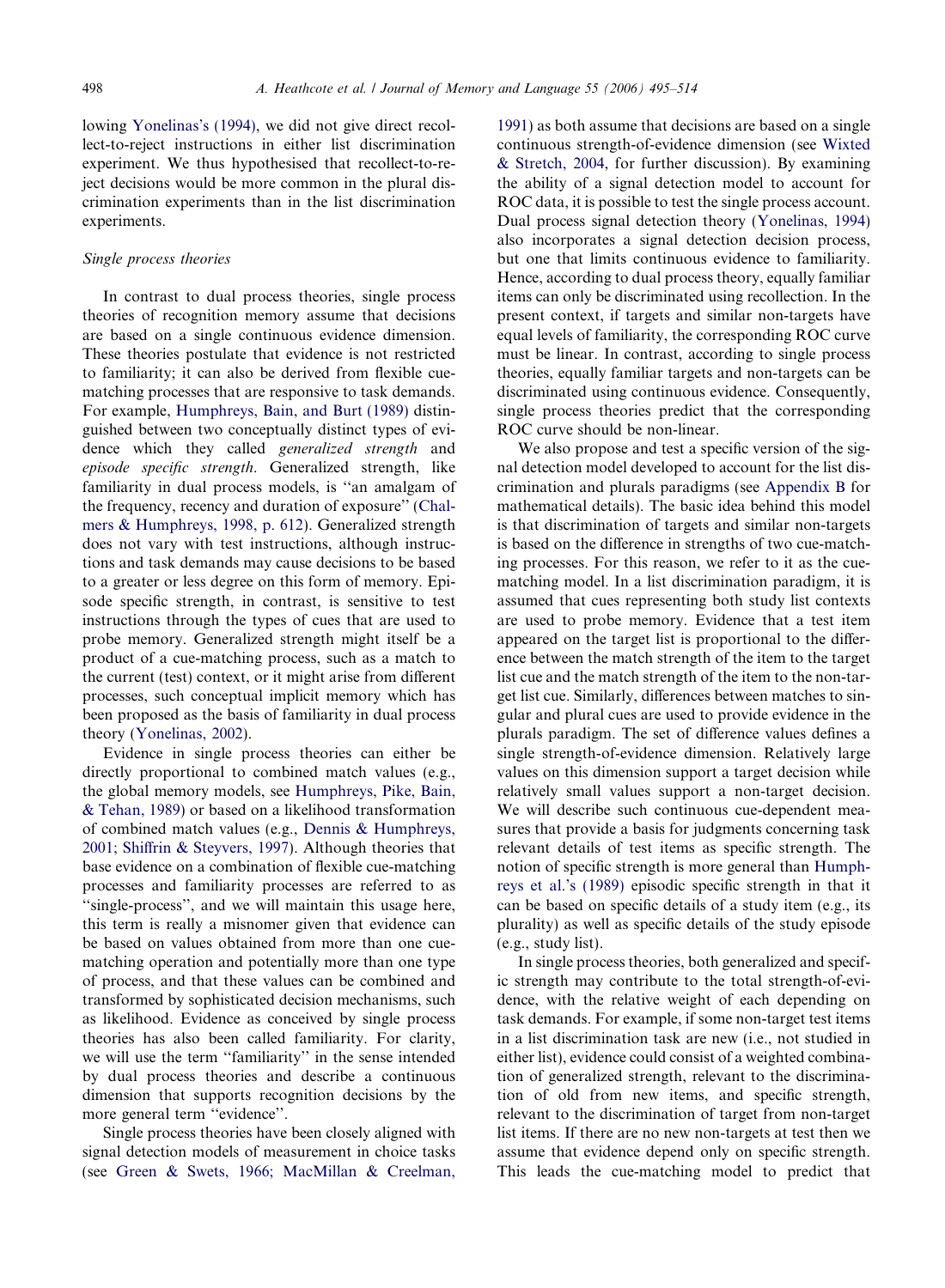<span id="page-4-0"></span>

Fig. 2. Probability density and cumulative distribution functions for an unequal variance normal signal detection model fit to [Rotello](#page-19-0) [et al.'s \(2000\)](#page-19-0) experiment one data. Vertical dotted lines indicate the estimated criterion for the new–old decision (middle line) and for confidence ratings.

discrimination between targets and similar non-targets should be better in the no-new than in the with-new experiments. This occurs because the addition of generalized strength makes evidence noisier and hence less reliable.

# ROC analysis

Most single process theories assume that evidence arising from cue-match values is based on the sum of a large number of randomly varying factors, such as matches to many different memory traces in the global memory models (see [Humphreys & Pike et al., 1989](#page-19-0)). This implies that evidence based on cue-matches will be approximately normally distributed, and a similar logic applies to familiarity as well as to specific strength. When evidence is normally distributed, the ROC curve has a characteristic concave<sup>2</sup> shape. In addition, item recognition ROC curves are typically asymmetrical (for a summary, see [Ratcliff, Gronlund, & Sheu,](#page-19-0) [1992](#page-19-0)). $3$  In order to explain this, single process theories

assume that the strength-of-evidence of studied items is more variable than that of unstudied items because, among other reasons, the effects of study are likely to vary across trials due to fluctuations in attention and encoding processes. Dual process theory, in contrast, assumes that familiarity has the same variance for both studied and unstudied test items [\(Yonelinas, 1994](#page-19-0)) and explains the asymmetry of ROC curves due to recollection. This results in an increase in the y-intercept to a value equal to the probability of recollection, with the asymmetry of the ROC curve increasing as recollection increases. The ROC curves for similar non-targets versus new non-targets reported by [Yonelinas \(1994\) and](#page-19-0) [Rotello et al. \(2000\)](#page-19-0) were so asymmetric that they dipped below the main diagonal at the rightmost point (see [Fig. 1](#page-2-0), left panels). This ''dip effect'' has a plausible explanation in terms of recollect-to-reject processing, whereby some similar non-targets are correctly recollected to have been studied either in their alternative plurality or in the non-target list, leading to high confidence non-target responses. When such details are not recollected, the greater familiarity of similar non-targets causes them to be more often mistakenly classified as targets, so the remainder of the ROC is above the main diagonal.

The dip effect can also be accommodated by a signal detection model if the variance of the evidence distribution for similar non-targets is greater than that for new non-targets. In this case, the ROC asymmetry associated with unequal variance can result in a dip effect as long as the mean strength-of-evidence of similar non-targets is not much greater than the mean of new non-targets. This illustrated in Fig. 2 which plots the probability density and cumulative distribution functions for the best fitting unequal variance signal detection model based on the average data from [Rotello et al. \(2000\),](#page-19-0) experi-

<sup>2</sup> A function is called concave if it has an inverted U-shape or, more strictly, if the y-value at the midpoint of the line segment connecting any two points on the function is less than the

corresponding y-value on the function.<br><sup>3</sup> Asymmetry is often assessed by examining the z-ROC curve, which plots the inverse cumulative normal (z) transformation of the probabilities constituting the original ROC curve. If the underlying distributions are normal, the z-ROC is a straight line with a slope equal to the standard deviation of the non-target distribution divided by the standard deviation of the target distribution. In item recognition experiments z-ROC slopes are usually found to be reliably less than one, at least when accuracy is better than chance, consistent with normally distributed evidence which is more variable for targets than non-targets.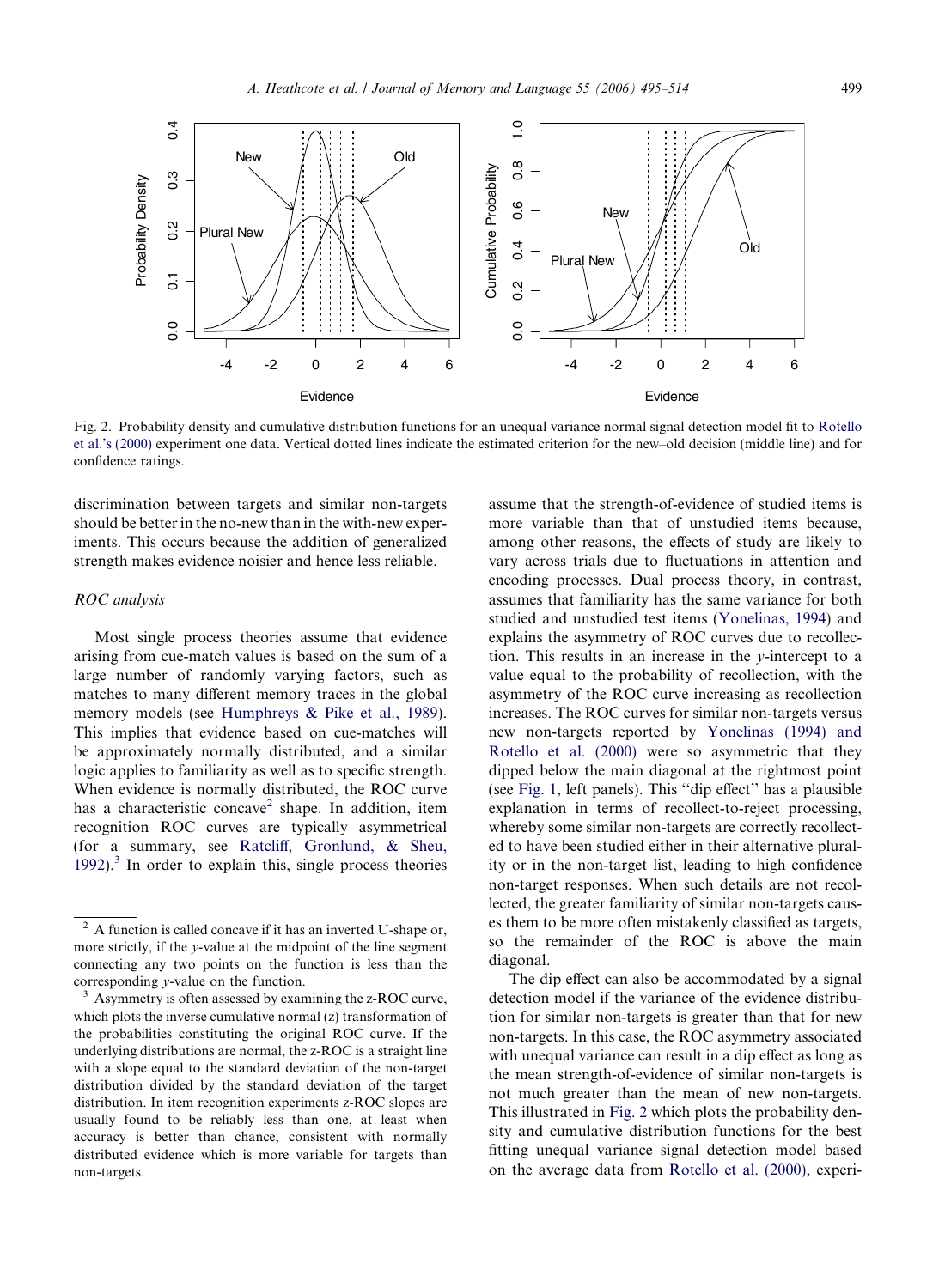ment one. The new non-target distribution is used as a reference with a mean fixed at zero and a standard deviation fixed at one. The similar non-target (plural new) distribution has close to the same mean  $(-0.07)$  but has a much larger standard deviation (1.75). As a result, as the decision criterion shifts to the left, the proportional increase in the cumulative response rate is less for the high variance distribution than for the low variance distribution causing the slope of the ROC curve to be less than one. If this is marked enough then the curve will dip below the main diagonal, as was the case for both Rotello et al.'s data and the fitted signal detection model.

Although the signal detection model can describe the dip effect, how can a single process memory theory explain this pattern of evidence distribution parameters? We show in Appendix B that the cue-matching model predicts that similar non-target variance is greater than new non-target variance, and that their means can be close to equivalent, as observed in the fits illustrated in [Fig. 2.](#page-4-0) However, it is difficult to make exact predictions about evidence variability when ROC data are averaged across participants, because averaging confounds individual differences in mean evidence variability with variability of evidence within a participant. Averaging also risks confounding by ceiling effects, which have a larger effect on target than similar non-target conditions, and so can cause target variance to be underestimated relative to similar non-target variance.<sup>4</sup> We fit models to our data at the individual level to avoid potential problems caused by averaging.

# Extending the dual process model

The concave ROC curves found by [Yonelinas \(1994\)](#page-19-0) in list discrimination, and in the majority of associative and source recognition studies (e.g., [Glanzer et al.,](#page-18-0) [2004; Healy et al., 2005; Hilford et al., 2002; Kelley &](#page-18-0) [Wixted, 2001; Qin et al., 2001; Slotnick et al., 2000; Verde](#page-18-0) [& Rotello, 2004](#page-18-0)) are inconsistent with the predictions of dual process theory, since familiarity should be approximately equal for targets and non-targets in these paradigms. In contrast, single process theories are consistent with these results as they allow targets and non-targets to differ in specific strength. In light of these results we propose and test an extended dual process model that replaces an evidence dimension based purely on familiarity with one that can also take account of specific strength. Including specific strength in evidence allows the extended dual process model to accommodate concave ROC curves for test items with equal familiarity.

The extended model is consistent with evidence supporting dual process theory (e.g., [Yonelinas, 2002](#page-19-0)), because it allows both recollection and familiarity to play a role in recognition decisions. It is also consistent with single process theories that model recall data (e.g., [Gillund & Shiffrin, 1984](#page-18-0)), as their recall mechanisms could, at least in principle, account for recollection. We use the acronym DP to denote the original dual process model [\(Yonelinas, 1994](#page-19-0)) and the acronym DP-s to denote the extended dual process model that allows specific strength to contribute to continuous evidence. For our experiments, the crucial difference between these models is that the DP-s model allows evidence to differ between the target and similar non-target conditions, whereas the DP model does not.

A second potential extension of dual process theory concerns its assumption that familiarity has the same variance for both targets and non-targets. This assumption implies that ROC asymmetry is associated with  $convex<sup>5</sup>$  z-ROC curves. However, in item recognition paradigms, [Glanzer, Kim, Hilford, and Adams \(1999\)](#page-18-0) [and Heathcote \(2003\)](#page-18-0) found asymmetric ROC curves but no evidence of convex z-ROC curves (but see [Yone](#page-19-0)[linas, 1999a, 1999b](#page-19-0)). Heathcote suggested that dual process theory should be revised to allow studied items to have greater familiarity variance than unstudied test items. We use the acronym DP-su to denote an extended dual process theory that allows for both unequal familiarity variance and specific strength.

## ROC models and model testing

In summary, we test three variants of dual process theory; the original DP model ([Yonelinas, 1994](#page-19-0)), the DP-s model, and the DP-su model. We compare each of these models with two single process models. The first, denoted by the acronym SP, is the unequal variance signal detection decision model assumed by most single process memory models. The second, denoted by the

<sup>4</sup> Although the cue-matching model is consistent with the non-target evidence distribution parameters estimated from [Rotello et al.'s \(2000\)](#page-19-0) participant average data, it is inconsistent with the standard deviation estimate for target (old) items (1.48), as it is less than the standard deviation estimate for similar non-targets (1.75). Given the effects of averaging, this finding does not necessarily reject the cue-matching model, which predicts that these estimates should be close to equal. The same problem was not evident in fits to [Yonelinas's \(1994\)](#page-19-0) participant average data, where similar non-targets have a slightly smaller standard deviation estimate (1.56) than targets (1.65). Note that in this study, there were separate short and long list conditions, results from which were averaged in [Fig. 1](#page-2-0) for clarity. Standard deviation estimates for the short condition were 1.7 and 1.46 and for the long condition 1.34 and 1.67 for similar non-targets and targets, respectively.

<sup>5</sup> A convex curve is essentially the opposite of a concave curve. Where a concave curve has an inverted U-shape, a convex curve has a upright U-shape.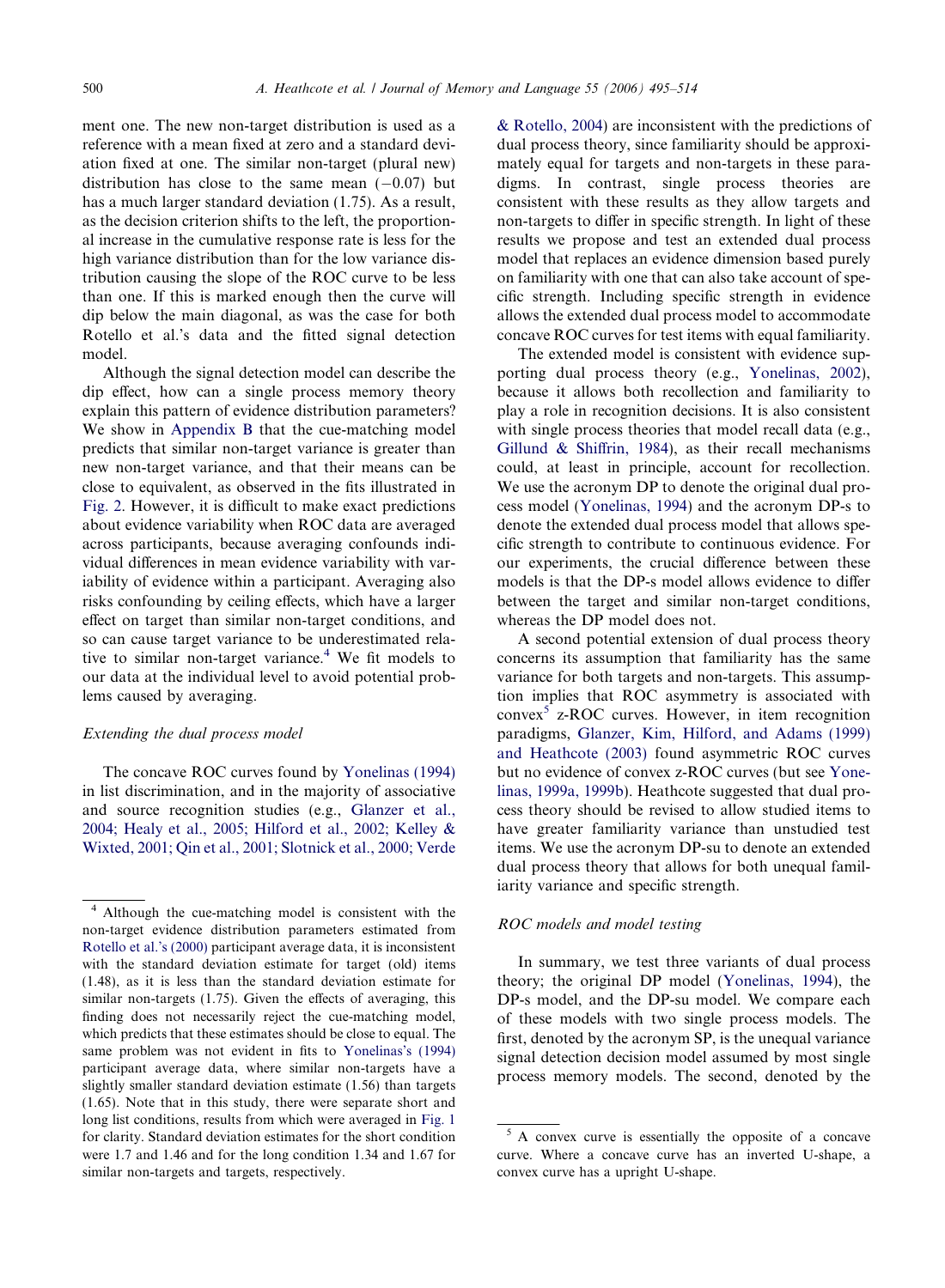<span id="page-6-0"></span>Table 1 Definition of models according to the presence or absence of each of three assumptions

| Model acronym |              | Assumption          |                      |
|---------------|--------------|---------------------|----------------------|
|               | Recollection | Unequal<br>Variance | Specific<br>Evidence |
| $DP$ -su      | Yes          | Yes                 | Yes                  |
| $DP-s$        | Yes          | No                  | Yes                  |
| DP            | Yes          | No                  | No                   |
| SP            | No           | Yes                 | Yes                  |
| $SP-c$        | No           | New Only            | Yes                  |

DP, dual process signal detection assuming only familiarity based evidence with equal variance; SP, single process signal detection; s, evidence with a specific (cue-dependent) component; u, unequal evidence variance.

acronym SP-c, is derived from the cue-matching theory detailed in Appendix B. The only difference between the SP-c model and the SP model is that in the SP-c model target and similar non-target evidence standard deviations are assumed equal, whereas in the Sp model they may be unequal. All five models are defined in Appendix A and their basic features are summarized in Table 1. 6

The five models in Table 1 differ in the number of parameters that are to be estimated from data. Models with more parameters may provide a better fit simply because they are more flexible. To compensate for this greater flexibility, we compared the models using criteria that combine goodness-of-fit, as measured by the model's maximum (negative) log-likelihood  $(l)$ , with a complexity penalty. The best model is the one with the lowest criterion value. We use two such criteria, the Akaike Information Criterion (AIC) that adjusts for the number of model parameters,  $p$ , and the Bayesian Information Criterion (BIC) that also adjusts for the number of observations  $(n)$ . That is,

$$
l = \sum_{i} \sum_{j} f_{ij} \ln(p_{ij})
$$
  
 
$$
AIC = -2l + 2p
$$
  
 
$$
BIC = -2l + p \ln(n).
$$

The summation is over  $i = 1..k$  conditions (e.g., targets and non-targets) and  $j = 1..m$  response categories (i.e., different confidence levels for target and non-target choices), where  $f_{ii}$  and  $p_{ii}$  are, respectively, the number of observations and corresponding probabilities predicted by the model. [Myung and Pitt \(1997\)](#page-19-0) have noted that AIC tends to favour more complex models when fits are based on a large number of observations, as was the case for our data. Neither criterion takes into account complexity due to differences in the functional form of models.<sup>7</sup>

We also report a measure of goodness-of-fit,  $G = 2\sum_i \sum_j f_{ij} (f_{ij}/F_{ij})$ , where  $F_{ij}$  is the expected frequency based on the maximum likelihood estimates of the model. G is approximately distributed as  $\chi^2$  with  $n - p$ degrees of freedom $8$  and so its sum over N participants is also distributed as  $\chi^2$  with  $N(n-p)$  degrees of freedom. Differences in the summed G values can be used to construct  $\chi^2$  tests with Nq degrees of freedom of the hypothesis that the addition of  $q$  parameters to a model causes a significant increase in fit. For dual process models, we focus on comparisons between DP and DP-s and between DP-s and DP-su, which test, respectively, whether specific strength improves the fit of the DP model and whether unequal evidence variance improves the fit of the DP-s model. For single process models we compare SP-c and SP models to test whether unequal target and similar non-target evidence variance improves fit.

#### Experiment 1: List discrimination

Experiment one was designed to replicate experiment one from [Yonelinas \(1994\)](#page-19-0) using the list discrimination paradigm. We modified the design in two ways. First, in the original experiment, at each of six experimental sessions, 800 words were randomly sampled from the 1000 high frequency concrete nouns that make up the Toronto word pool. We chose to use a larger word pool in order to avoid repeating items across sessions. Second, the original experiment compared short (10 item) and long (30 item) study list lengths. As both conditions produced similar results, we used a single study list length of 20 items. As a result, we required only three experimental sessions to obtain the same number of observations as collected by [Yonelinas \(1994\)](#page-19-0).

<sup>6</sup> We also examined a further extension that can be applied to all five models (see Appendix A for details), allowing responses to based on unbiased guessing on a proportion of trails. In contrast to the convex z-ROC curves produced by the addition of recollection to signal detection, the addition of guessing can produce concave z-ROC curves [\(Ratcliff, McKoon, & Tindall,](#page-19-0) [1994](#page-19-0)). [Heathcote \(2003\)](#page-18-0) found greater evidence for concave than convex z-ROC curves in item recognition, although most curves were close to linear. Guessing was found to play only a minor role in the analyses reported here, and its inclusion did not change any of the conclusions based on models that omitted guessing, so we do not discuss it further.

Criteria accounting for functional form have not yet been developed for the models considered here, although they could in principle be developed using the methods described by [Pitt,](#page-19-0)

[Myung, and Zhang \(2002\)](#page-19-0).<br><sup>8</sup> Note that we define  $n = k(m-1)$ , as the only  $m-1$  response categories contribute independent data.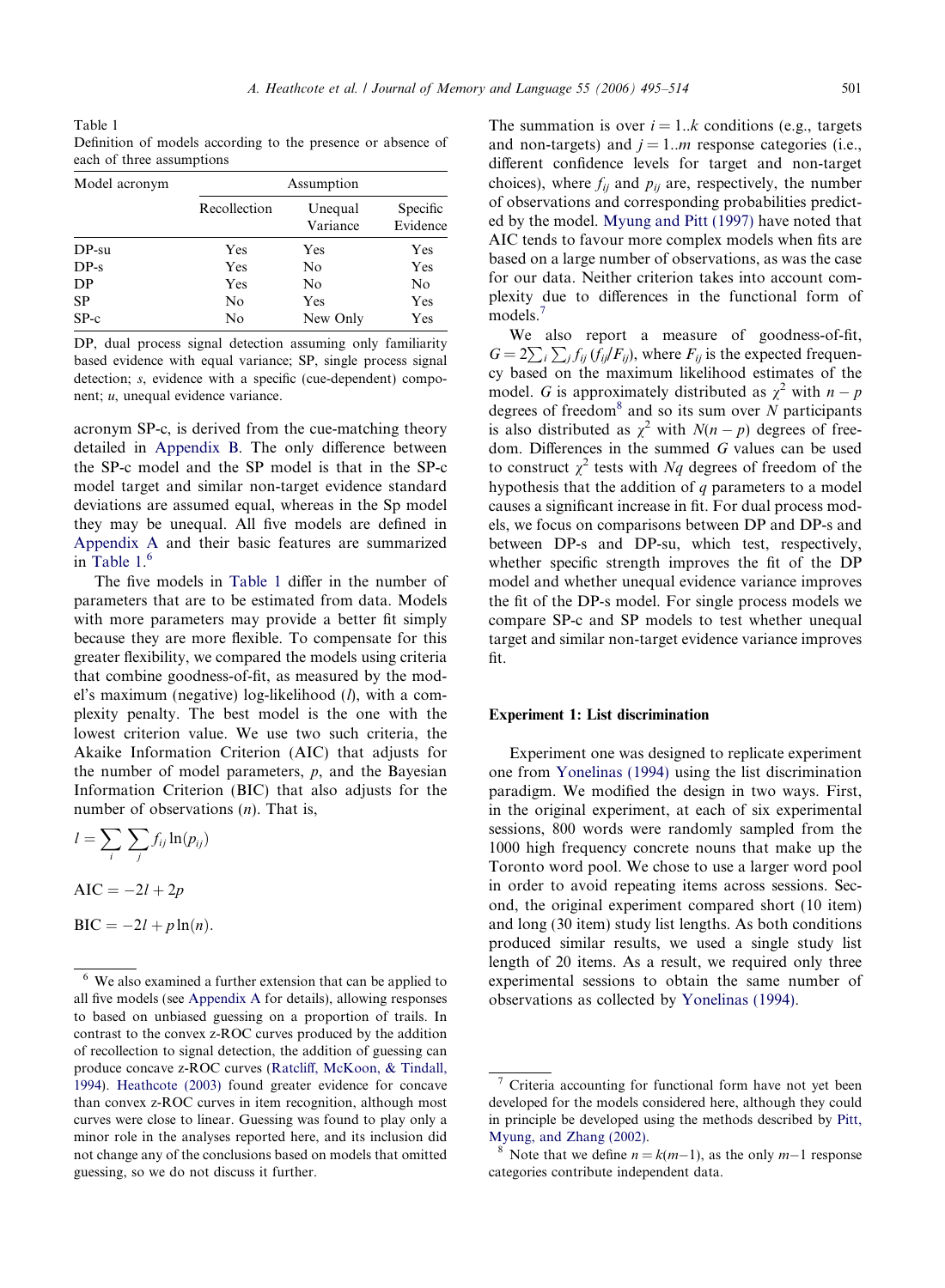# **Methods**

## Participants

Ten members of the staff and student body of the Faculty of Medicine and Dentistry at the University of Western Australia participated in this study. Data from four participants were excluded due either to failure to complete the three sessions (1), or unacceptably high error rates (3). We report data from the remaining six participants. Participants were offered 30 dollars reimbursement upon completion of the experiment to assist with travel/parking expenses. Following explanation of the task, written consent was obtained prior to commencement of the experiment.

# Apparatus and stimuli

Stimuli were 1440 words drawn from the Toronto word pool ([Friendly, Franklin, Hoffman, & Rubin,](#page-18-0) [1982](#page-18-0)) and augmented by words selected from the MRC Psycholinguistic Database, Version 2.00 ([Colt](#page-18-0)[heart, 1981\)](#page-18-0). The latter items were all concrete nouns and had the same frequency distribution as items in the Toronto word pool. The average Kučera and Fran[cis \(1967\)](#page-19-0) word frequency rating for all the words was 73. For each participant, 480 items were randomly selected without replacement to be used in each of the three sessions. An additional 50 words were used for practice at the beginning of the first session.

Experimental tasks were administered with an IBM desktop PC using Cedrus SuperLab Pro (v2.0) software. Stimuli were presented on a 15'' CRT monitor. Responses were collected via a Superlab Pro RB830 8-button response pad. The six top-most buttons, arranged in two horizontal arcs, were labelled (from left to right) "sure new", "probably new", "guess new", "guess" old", "probably old", and "sure old". The two remaining buttons were not used.

## Procedure

There were three experimental sessions each conducted on a separate day. Each session consisted of eight study–test cycles. Each cycle consisted of two 20-item study lists followed by two 30-item test lists. Each test list was composed of 10 items from each of the study lists and 10 new items. No item appeared in more than one study list or test list. Before the first session, an additional study–test cycle was administered as practice. Data from this cycle were not analysed. Instructions appeared on the screen prior to presentation of the experimental stimuli. Participants were advised that they would see two study lists, followed by two tests lists, and that they were to try to remember each of the words in the study list as well as the list in which it had appeared.

Before each test list, one of the two study lists in the present cycle was nominated as the target list. Each study list was nominated as the target list once in each cycle with the order of nomination randomized across cycles. Participants were told to rate their degree of confidence that a test item had been presented in the target list. A six-point scale was used where 1, sure new; 2, probably new; 3, guess new; 4, guess old; 5, probably old; and 6, sure old. Participants were instructed to respond as quickly, but as accurately, as possible. Instructions for the practice and experimental tasks were identical.

Each study item was presented for two seconds and there was no inter-stimulus interval. There was a five second pause between each pair of study lists. At the end of the second study list, the prompt for the first test appeared. Test items remained on the screen until a response was made. Participants had the opportunity to rest for as long as they liked between each study–test cycle. Each participant completed each of three sets of eight study–test cycles on a separate day with one to three days between each session.

# Results and discussion

[Fig. 3](#page-8-0) presents the ROC curves and fits of the DP and SP-c models obtained by averaging both the data and the best fitting model predictions over participants. Our results replicate those of [Yonelinas \(1994\)](#page-19-0), showing a dip effect for the similar versus new non-target ROC. The SP-c model accurately fits both the target versus new non-target and the similar non-target versus new non-target ROC curves. In contrast, the DP model systematically underestimates the target versus new nontarget ROC curve and overestimates the similar non-target versus new non-target ROC curve. In [Table 2,](#page-8-0) and following tables of results, we report  $G' = G/\text{min}(G)$ , where  $\min(G)$  is minimum G value for set of models. By definition  $\min(G)$  occurs for the most complex, and hence best fitting, model in the set (DP-su in all cases).  $G'$  results in [Table 2](#page-8-0) indicate that the fit of the DP model is worse by a factor of almost 4 than the SP-c fit.

[Table 2](#page-8-0) also shows the performance of each model after adjusting for complexity using the AIC and BIC criteria. In [Table 2](#page-8-0), and following tables, we report  $AIC' = AIC-min(AIC)$  and  $BIC' = BIC-min(BIC)$ , where min() is minimum criterion value for a set of models. Hence, the model selected by AIC has  $AIC' = 0$  and the model selected by BIC has  $BIC' = 0$ . Overall, BIC selected the SP-c model, indicating that it provided the best compromise between goodness-of-fit and model complexity among the set of five models. These results indicate that recollection and unequal variance between targets and similar non-targets do not provide a sufficient increase in fit to justify the additional estimated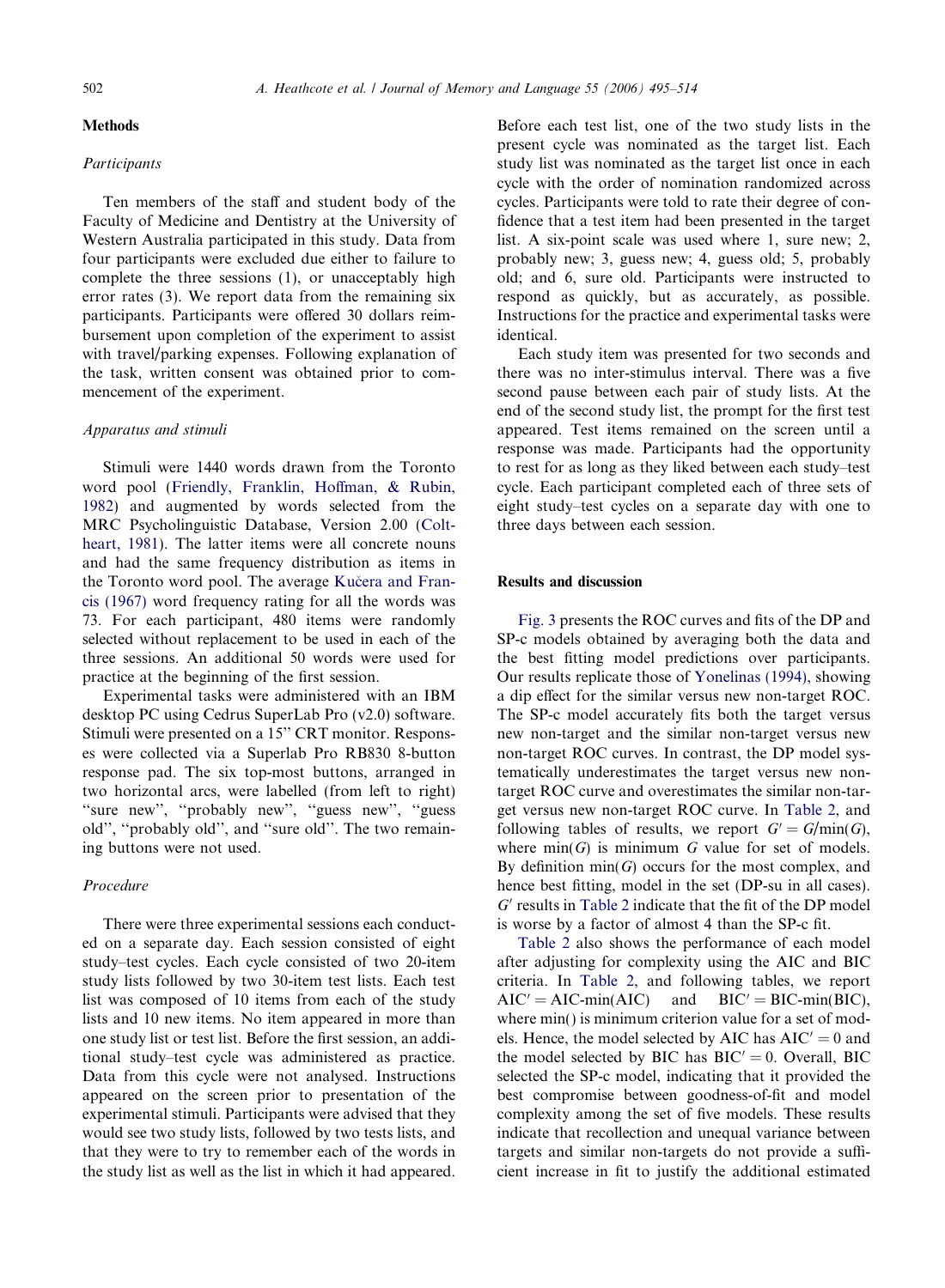<span id="page-8-0"></span>

Fig. 3. Experiment one participant average ROC data (circles) and fits of the Dual Process (DP) and Single Process cue (SP-c) models averaged over participants for experiment one. Upper symbols and lines are target versus new non-target. Lower symbols and lines are similar non-target versus new non-target.

| Table 2 |                                                                                                                       |
|---------|-----------------------------------------------------------------------------------------------------------------------|
|         | Summary of models (summed fit and criterion measures and mean parameter estimates over participants) for Experiment 1 |

|           |      | Summed model fit |      | Participant average parameter estimates |       |       |         |       |            |                  |
|-----------|------|------------------|------|-----------------------------------------|-------|-------|---------|-------|------------|------------------|
| Model     | G'   | AIC'             | BIC' | df                                      | $r_T$ | $r_N$ | $S_{T}$ | $S_N$ | $a_{\tau}$ | $\boldsymbol{u}$ |
| $DP-su$   |      |                  | 19   | 24                                      | .27   | .21   | 1.56    | 1.53  | 1.99       | 0.39             |
| $DP-s$    | 2.58 | 131              | 119  | 36                                      | .35   | .32   |         |       | 1.43       | 0.77             |
| DP        | 6.45 | 496              | 470  | 42                                      | .39   | .39   |         |       |            | 1.16             |
| <b>SP</b> | .45  | 20               |      | 36                                      |       |       | 1.97    | 1.84  | 2.85       | $-0.31$          |
| $SP-c$    | .64  | 26               |      | 42                                      |       |       |         | 1.88  | 2.79       | $-0.33$          |

See [Table 1](#page-6-0) and Appendix A, B for model definitions.  $G' = G/97.68$ ; AIC' = AIC-22963.5 and BIC' = BIC-23109.5. Estimated parameter values and minimum  $G'$ , AIC' and BIC' values are in bold type. Degrees of freedom  $(df)$  are given for  $G$  values. The  $r$ parameters are recollection probability estimates, the  $d'$  and s parameters are evidence mean and standard deviation estimates and the subscripts T and N refer to target and similar non-targets, respectively. The five decision criterion parameters for each model are not shown.

parameters that they require. The SP model had only a slightly better fit than the SP-c model, by a factor of 1.13, but this increase was significant,  $\chi^2(6) = 18.1$ ,  $p = .006$ .

The more complexity tolerant AIC method selected the most complex model, the DP-su model, which incorporates both recollection and evidence of the type assumed by single process theories, with both unequal variance and specific strength. Comparison of the DP and DP-s fits shows that allowing specific strength improves in fit by a factor of 2.5,  $\chi^2(6) = 377$ ,  $p < .001$ . Comparison of the DP-s and DP-su models shows that once specific strength is allowed, unequal variance improves fit by a further factor of 2.6,  $\chi^2(6) = 154$ ,  $p < .001$ . Hence, both modifications of the DP model were supported.

The DP-su model estimates that recollection occurred for about a quarter of trials. The average probabilities of correct responses for targets and similar non-targets were 0.70 and 0.83, respectively. The DP-su model attributes 39% and 25%, respectively, of these correct responses to recollection. Hence, when recollection is assumed to occur, the majority of correct responses are based on continuous evidence. Consist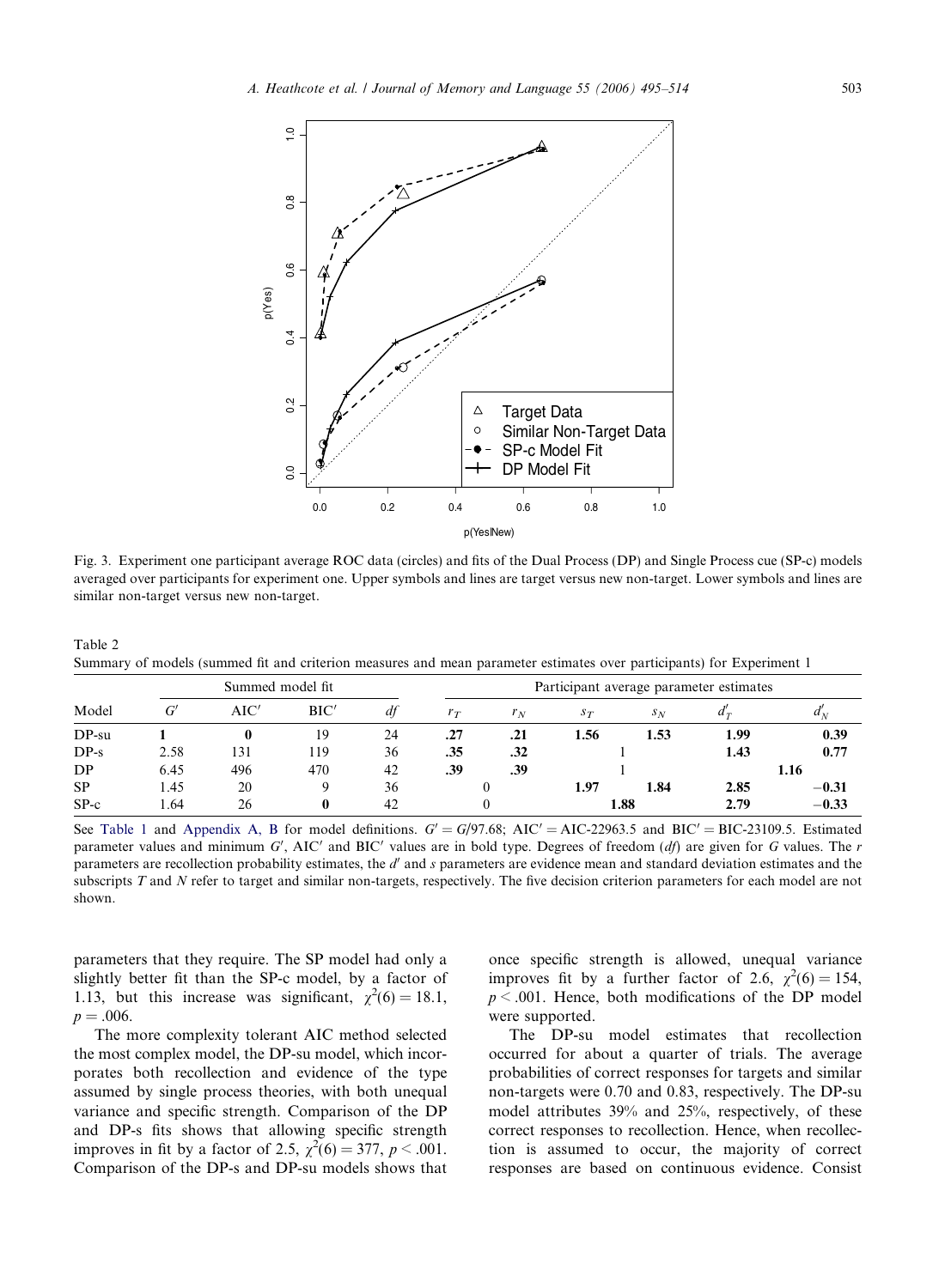with this attribution, targets and similar non-targets  $d'$ estimates for the DP-su model differed by 1.4, indicating good discrimination on the basis of evidence.

#### Experiment 2: plural discrimination

Experiment two replicates experiment one from [Rotello et al. \(2000\)](#page-19-0). Our design differed slightly from Rotello et al. in that we used five study–test cycles, as opposed to three in the original experiment. We also tested only 16 items of each type (target, similar non-target, new non-target) for each list, whereas Rotello et al. tested 24 of each type. Therefore, across all study–test cycles, we collected 80 observations for each item type, slightly more than the 72 observations collected in the original experiment.

# **Method**

## Participants

Twenty-four undergraduate psychology students from the University of Newcastle participated in the study in exchange for course credit. Data from five participants were removed from further analysis because of a failure to use the middle (guess) confidence ratings and because of low accuracy indicating a lack of engagement with the task. Data are thus reported from a total of 19 participants.

### Apparatus and stimuli

Stimuli were drawn from a pool of 374 singular concrete nouns selected from the MRC Psycholinguistic Database, Version 2.00 ([Coltheart, 1981\)](#page-18-0), for which plural forms could be created by adding an "s" (e.g., treetrees). All stimuli were 3–12 characters in length, with a mean word frequency of 71 (Kučera  $&$  Francis, [1967](#page-19-0)). For each participant, 286 singular–plural word pairs were selected randomly from the pool for study. Either the singular or plural form from each pair was selected at random, with an equal number of singular and plural words appearing in each study list. The study words were divided into six sets, one list of 24 words was used for practice and five sets of 48 words for experimental study lists. The remaining words in the study set were used as untested buffers added to the beginning and end of the study lists, giving a practice study list of 26 words, and experimental study lists of 52 words.

For each test list, 16 studied words (8 for practice) were randomly selected to be presented in the same plurality as at study (old items), 16 study words (8 for practice) were selected at random to be presented in the alternate plurality as at study (similar lures), along with 16 (8 for practice) unstudied words (new lures). Test word presentation order was randomized and half of the words were singular and half were plural for each condition. New lure items were not repeated in subsequent test lists.

Experimental tasks were administered with an IBM compatible desktop PC using Cedrus SuperLab Pro (v2.0) software. Stimuli were presented on a 17'' monitor and responses collected via a SuperLab Pro RB830 8 button response pad. The six top-most buttons, arranged in two horizontal arcs, were labelled (from left to right) ''sure old'', ''probably old'', ''guess old'', ''guess new", "probably new", and "sure new". The two remaining buttons were not used.

#### Procedure

The task was explained, and written consent obtained, prior to commencing the practice first session. Participants were informed they would be presented with six study lists, each followed by a test list, and that the first study–test cycle was for practice. Each study word was presented for 3 s, with an inter-stimulus interval of 1 s. Participants were informed that they should try to remember the words, as their memory for them would be tested. Immediately following each study list, participants were presented with instructions on the screen indicating that they would be presented with the test list as soon as they pressed any button. They were instructed to decide if each test word had been presented in the study list using a six-point rating scale (1, sure old; 2, probably old; 3, guess old; 4, guess new; 5, probably new; 6, sure new). Following each test phase, participants were asked to press any button when they were ready to begin the next study–test cycle.

Before the experiment began, participants were instructed to pay particular attention to the plurality of study and test words and to respond old only to a test word if it had been studied in exactly the same form. All participants were given the example that if they could remember studying the word *cats*, but they were presented with the test word cat, they could be confident that cat was a new item. Participants were also informed that one-third of the test words had not been studied in either plurality and they were to classify these as new items as well. After the practice cycle, participants received feedback showing their accuracy and the number of times they had used each response category, and were reminded to make sure that they used all confidence levels.

# Results and discussion

[Fig. 4](#page-10-0) presents the ROC data and fits of the DP and SP-c averaged over participants. Comparison with [Fig. 3](#page-8-0) indicates a stronger dip effect in plural discrimination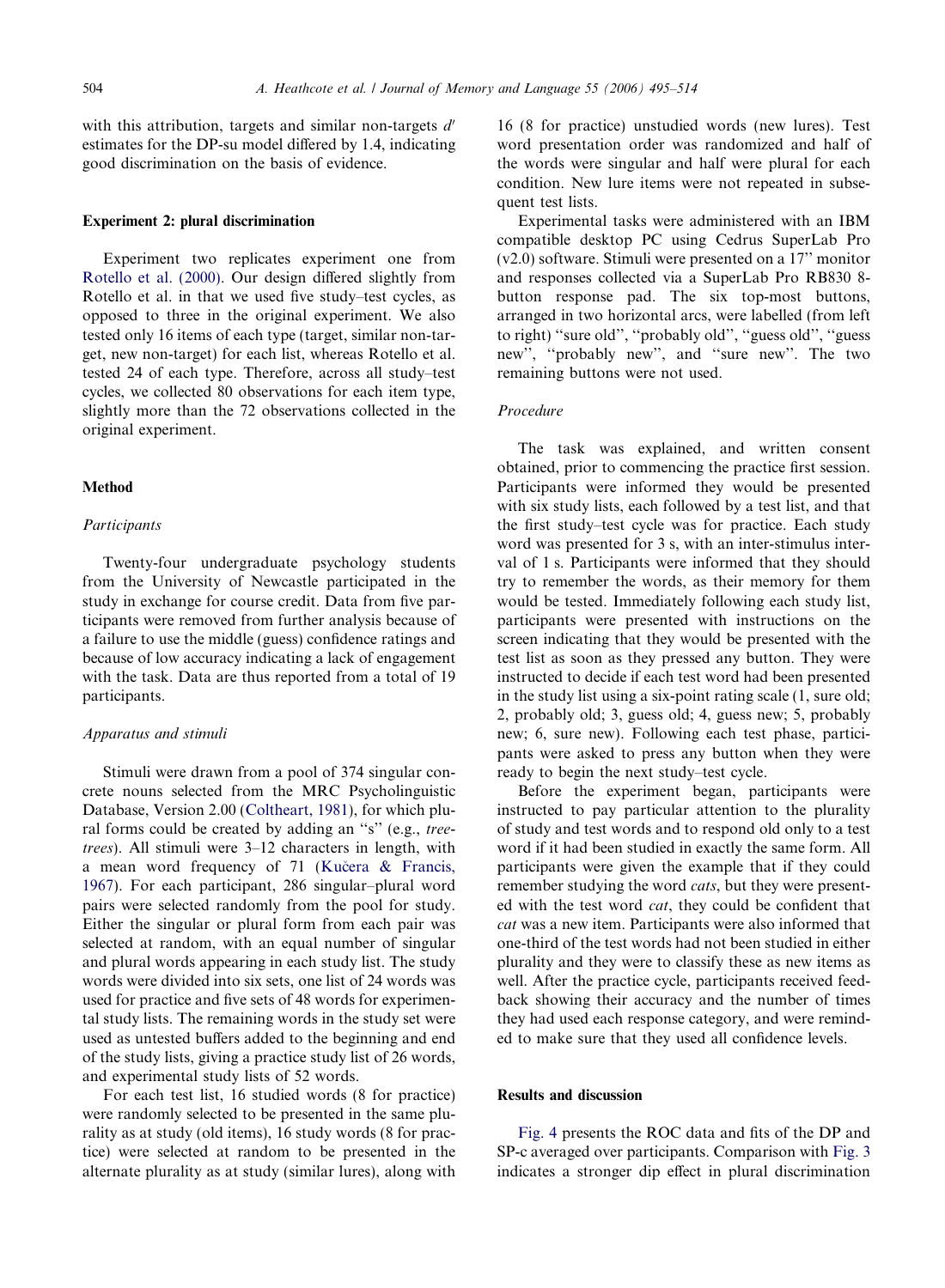<span id="page-10-0"></span>

Fig. 4. Experiment two participant average ROC data (circles) and fits of the Dual Process (DP) and Single Process cue (SP-c) models averaged over participants for experiment two. Upper symbols and lines are target versus new non-target. Lower symbols and lines are similar non-target versus new non-target.

than list discrimination, which is consistent with a comparison of results from [Rotello et al. \(2000\) and Yoneli](#page-19-0)[nas \(1994\)](#page-19-0) (see [Fig. 1](#page-2-0)). The SP-c model was able to accommodate the stronger dip effect, whereas the DP model shows the same systematic over and under estimation as occurred in list discrimination. The DP model fares better in terms of goodness-of-fit than in list discrimination, but is still worse than the SP-c model by a factor of  $1\frac{2}{3}$ . Both AIC and BIC criteria select the SP-c model first and the SP model second (see Table 3). These results favouring the cue-matching model are stronger than in list discrimination, as even the more complexity tolerant AIC method indicates that recollection, and unequal variance between targets and similar non-targets, do not provide a sufficient increase in fit to justify the additional estimated parameters that they require.

The relative fits of SP and SP-c models were similar to those found in experiment one. The SP model fit better than the SP-c fit by a factor of only 1.14, but in this case, the increase in fit was not significant,  $\chi^2(19) = 25.7$ ,  $p = 0.14$ . This supports the cue-matching theory from which the SP-c model was derived. Consistent with this model, evidence variance for targets and similar non-targets were almost equal.

According to AIC, the DP-su model was the highest ranked dual process model and, according to BIC, the

| Table 3                                                                                                                   |  |  |  |  |  |  |
|---------------------------------------------------------------------------------------------------------------------------|--|--|--|--|--|--|
| Summary of model fits (summed fit and criterion measures and mean parameter estimates over participants) for Experiment 2 |  |  |  |  |  |  |

|           |      |      | Model fit | Participant average parameter estimates |       |       |         |       |            |         |
|-----------|------|------|-----------|-----------------------------------------|-------|-------|---------|-------|------------|---------|
| Model     | G'   | AIC' | BIC'      | df                                      | $r_T$ | $r_N$ | $S_{T}$ | $S_N$ | $a_{\tau}$ | $a_N$   |
| $DP-su$   |      |      | 235       | 76                                      | .14   | .14   | 1.57    | 1.51  | 1.63       | 0.18    |
| $DP-s$    | 1.90 | 52   | 121       | 114                                     | .29   | .28   |         |       | 0.63       | 0.95    |
| DP        | 2.94 | 131  | 131       | 133                                     | .31   | .27   |         |       |            | 0.77    |
| <b>SP</b> | 1.55 | 12   | 82        | 114                                     |       |       | 1.87    | 1.88  | 2.09       | $-0.34$ |
| $SP-c$    |      |      | 0         | 133                                     |       |       | 1.87    |       | 2.13       | $-0.33$ |

See [Table 1](#page-6-0) and Appendix A for model definitions.  $G' = G/112.33$ ; AIC' = AIC-13292.0 and BIC' = BIC-13847.1. Estimated parameter values and minimum  $G' = AIC'$  and BIC' values are in bold type. Degrees of freedom (df) are given for G values. The r parameters are recollection probability estimates, the  $d'$  and s parameters are evidence mean and standard deviation estimates and the subscripts T and N refer to target and similar non-targets, respectively. The five decision criterion parameters for each model are not shown.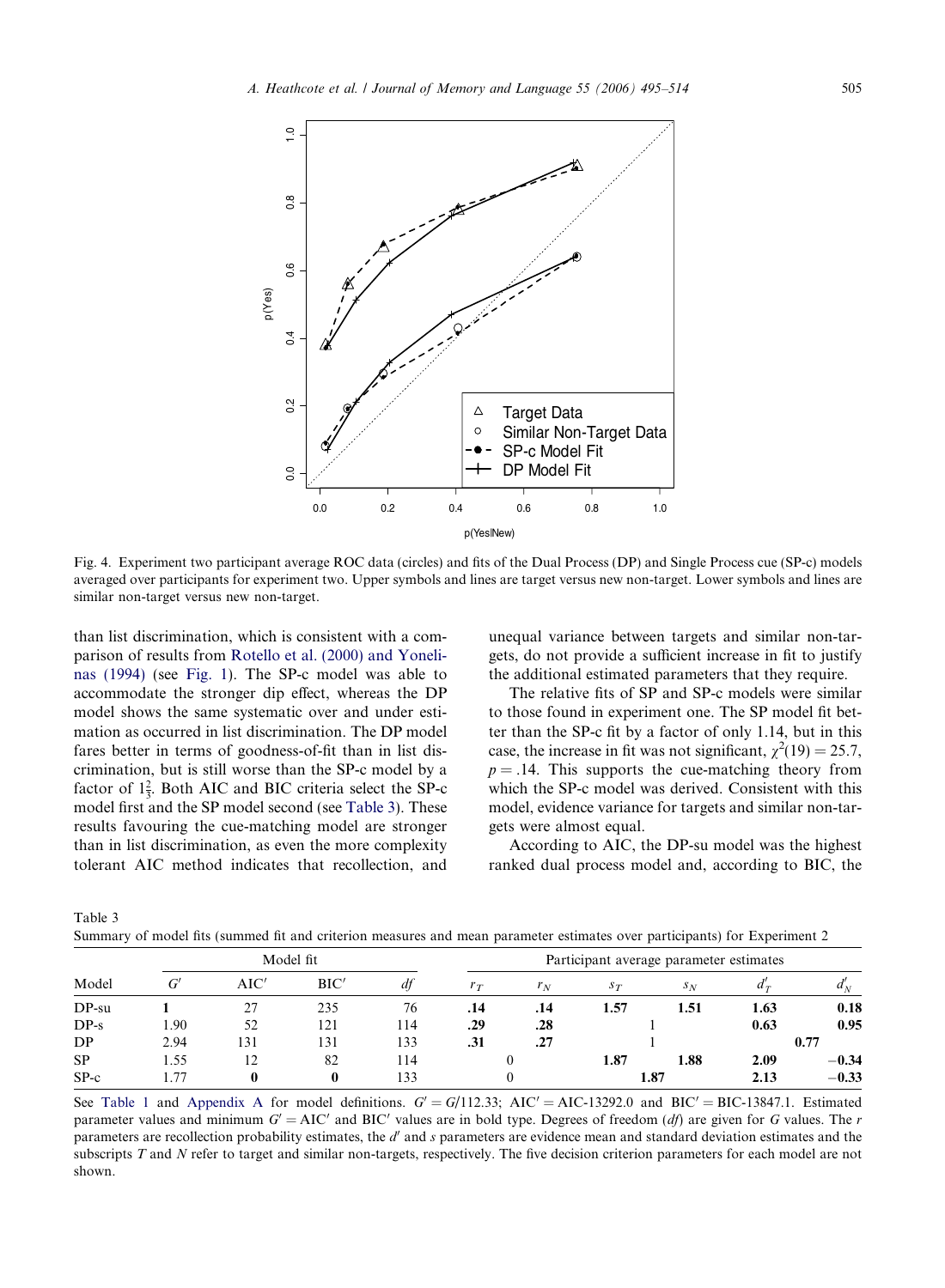DP-s model was highest ranked. Comparison of the fits of the DP and DP-s models shows that addition of specific strength improves the fit by a factor of 1.55,  $\chi^2(19) = 118$ ,  $p < .001$ . Comparison of the DP-s and DP-su models shows that if specific strength is allowed, allowing unequal variance improves fit by a further factor of 1.9,  $\chi^2(38) = 101$ ,  $p < .001$ .

Given that both modifications of the DP model received support, we examine the DP-su model parameter estimates to determine the relative roles of recollection and evidence in arriving at correct decisions. All dual process models estimated lower rates of recollection in this experiment than in experiment one. The relative probabilities of recollect-to-accept and recollect-to-reject were similar in both experiments. Both results are inconsistent with our hypothesis that the recollect-to-reject instructions given in the plural discrimination experiment would increase both the overall level of recollection and the relative level of recollect-to-reject processing compared to the list discrimination experiment, where no such instructions were given.

Parameter estimates for the DP-su model indicated that evidence plays a much larger role in discriminating targets and similar non-targets than recollection (see [Table 3](#page-10-0)). Target and similar non-target  $d'$  estimates differed by 1.45, a slightly greater difference than in list discrimination. The average probabilities of a correct response for targets and similar non-targets were 0.67 and 0.71, respectively. The DP-su model attributes 21% and 20%, respectively, of these correct responses to recollection. Hence, about 80% of correct responses are attributable to continuous evidence. This value is also slightly higher than that found for list discrimination, perhaps because targets were more familiar than similar non-targets in the plural discrimination paradigm. However, the increase is only small so an explanation of plural discrimination performance purely in terms of familiarity seems unlikely.

## Experiments 3 and 4

Experiments three and four replicate experiments one and two, respectively, except that no new non-targets were tested. In the absence of new non-targets, the modelling environment is altered slightly as detailed in Appendix A. Since there are now only two test item types, then without loss of generality, the evidence distribution of similar non-targets may be taken as a reference distribution. Thus, the mean and variance of this distribution is assumed to be zero and one, respectively. As a consequence, the DP model is a pure discrete recollection model. This version of the DP model predicts linear target versus similar non-target ROCs, as found by [Rotello et al. \(2000\)](#page-19-0).

# Method

# **Participants**

In the list discrimination task (experiment three), the participants were eight members of the staff and student body of the Faculty of Medicine and Dentistry at the University of Western Australia. They were paid \$30 for their participation and none had previously participated in experiment one. In the plural discrimination task (experiment four), participants were 24 undergraduate psychology students from the University of Newcastle. They received course credit and none had previously participated in experiment two.

## Stimuli and apparatus

Word pools and apparatus were the same as in experiments one and two. In list discrimination, 320 items were randomly selected without replacement to be used in each of the three sessions for each participant. An additional 50 words were used for practice at the beginning of the first session.

#### Procedure

The procedure for list discrimination was the same as that used in experiment one with the exception that each test lists contained no new lures. As a consequence, each test list consisted 20 items consisting of a random mixture of 10 old items and 10 similar lures. Participants were told that the test list would consist only of items that had been presented in the two study lists. They were instructed to use the six-point rating scale and to respond ''old'' if a test word had been presented in the target list (target) and to respond ''new'' if the word had been presented in the alternative study list (similar non-target).

The procedure for plural discrimination was the same as that used in experiment two, except that the set of new non-targets presented at test were replaced by an equal number of similar non-targets. For each experimental list, 16 of the studied words (8 for practice) were selected randomly to be presented in the same plurality at test (targets) and the remaining 32 studied words (16 for practice) were presented in their alternate plurality (similar non-targets). Thus, the probability of an target at test was the same as in experiment two. Participants were also informed that 1/3 of the test items would be targets and that the remainder would be non-targets.

# Results and discussion

[Figs. 5 and 6](#page-12-0) show that target versus similar non-target ROCs were clearly concave in all experiments. As a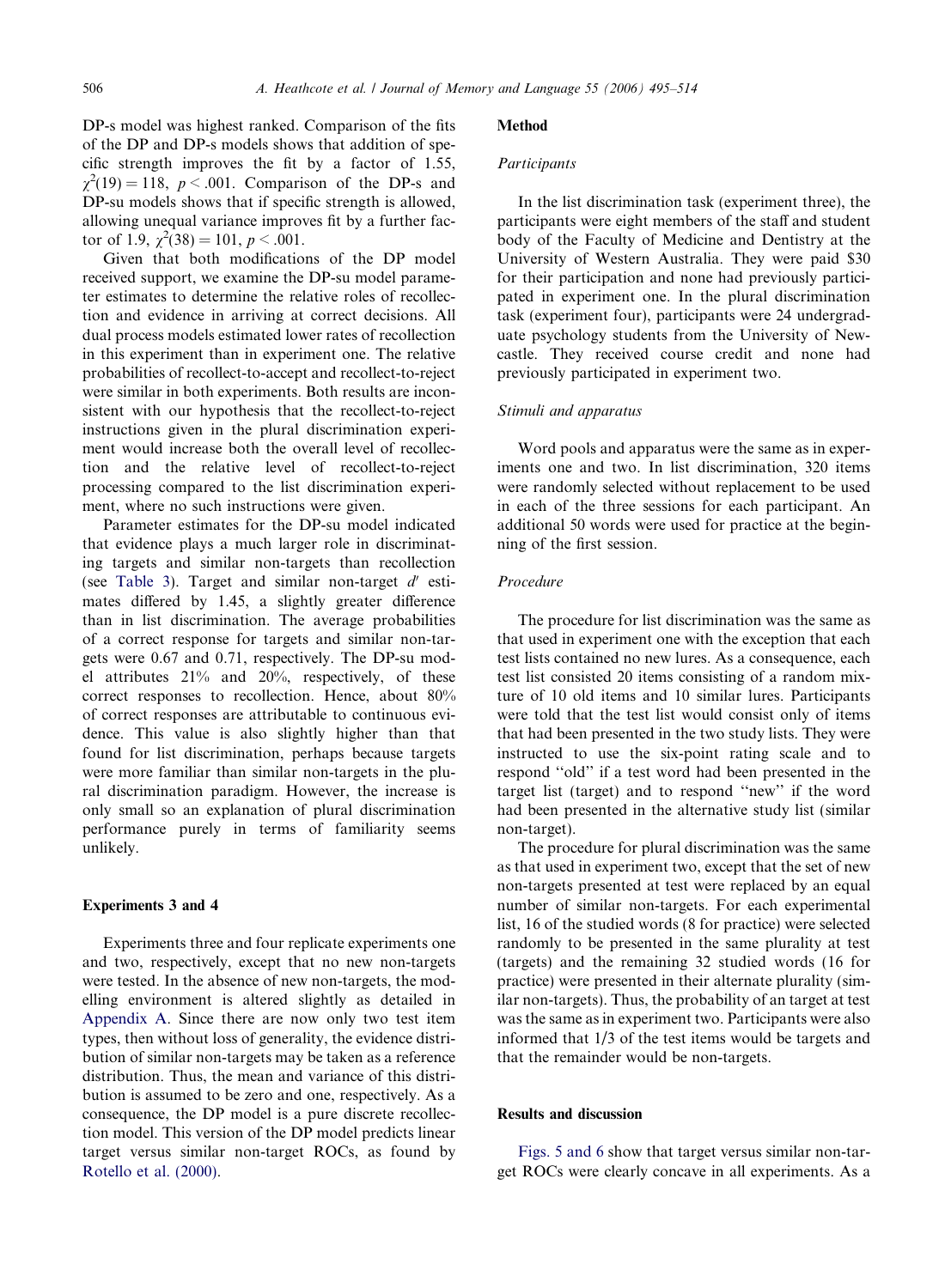<span id="page-12-0"></span>

Fig. 5. Participant average target versus similar non-target ROC data and fits of the Single Process cue (SP-c) and Dual Process (DP) models averaged over participants for experiment one (With New) and experiment three (No New).

result the DP model badly misfits these ROCs. In the nonew experiments, the best the DP model could do was to join the end points of the curve; $9$  in the with-new experiments, misfit is evident for the end points as well. The SP-c model provided an accurate account of these ROCs in all experiments, despite having one less parameter than the DP model in the no-new experiments, and was selected by both the AIC and BIC criteria in both no-new experiments. The  $G'$  measure indicated that in the no-new experiments, the SP-c model fit was almost 10 times better than the DP model fit in the list discrimination, and about  $3\frac{1}{3}$  times better in the plural discrimination.

From a single process perspective, these results support the cue-matching theory underlying the SP-c model as it was selected ahead of the SP model by both AIC and BIC. As in the with-new experiments, allowing unequal evidence variance for targets and similar nontargets did not greatly increase fit in the no-new experiments. Neither the increase in fit by a factor of 1.25 for list discrimination, nor the increase by a factor of 1.19 for plural discrimination, was significant,  $\chi^2(6) = 11.5$ ,

 $p = .07$ , and  $\chi^2(23) = 29.4$ ,  $p = .17$ , respectively. The SP model fits did consistently estimate greater evidence variance for targets than similar non-targets in both no-new experiments, but only by factors of 1.13 and 1.09 for list and plural discrimination, respectively. This is also consistent with the cue-matching theory from which the SP-c model was derived.

Examination of Figs. 5 and 6 confirms the cuematching theory's prediction that accuracy is greater in the no-new than with-new experiments, as both nonew ROCs lie above the corresponding with-new ROCs. We used hit (H) and false alarm (FA) rates for targets and similar non-targets, respectively, to calculate  $d' = z(H)$ -z(FA) in order to measure discrimination between targets and similar non-targets and tested the cue-matching model's prediction of greater discrimination for no-new than with-new experiments using onetailed *t*-tests on these  $d'$  scores. The mean  $d'$  was significantly greater in no-new (2.12) than with-new (1.53) list discrimination experiments,  $t(9) = 1.89$ ,  $p = .046$ . The mean  $d'$  was also significantly greater in with-new (1.53) than no-new (1.07) plural discrimination experiments,  $t(38) = 1.87$ ,  $p = .035$ .

Comparison of  $G'$  for the DP-s and DP models in [Tables 4 and 5](#page-13-0) reveals that allowing specific strength in evidence, and hence curvature in target versus similar non-target ROCs, produced a large increase in fit, by a factor of 11,  $\chi^2(12) = 519$ ,  $p < .001$ , for list discrimination and a factor of 5.1,  $\chi^2(46) = 498$ ,  $p < .001$ , in plural

<sup>9</sup> This is not the case when these ROCs are fit by linear regression, as used by [Rotello et al. \(2000\).](#page-19-0) Because linear regression does not respect the bounded nature of probability, it can estimate a line of best fit through the middle of the curve, which gives an apparently better fit.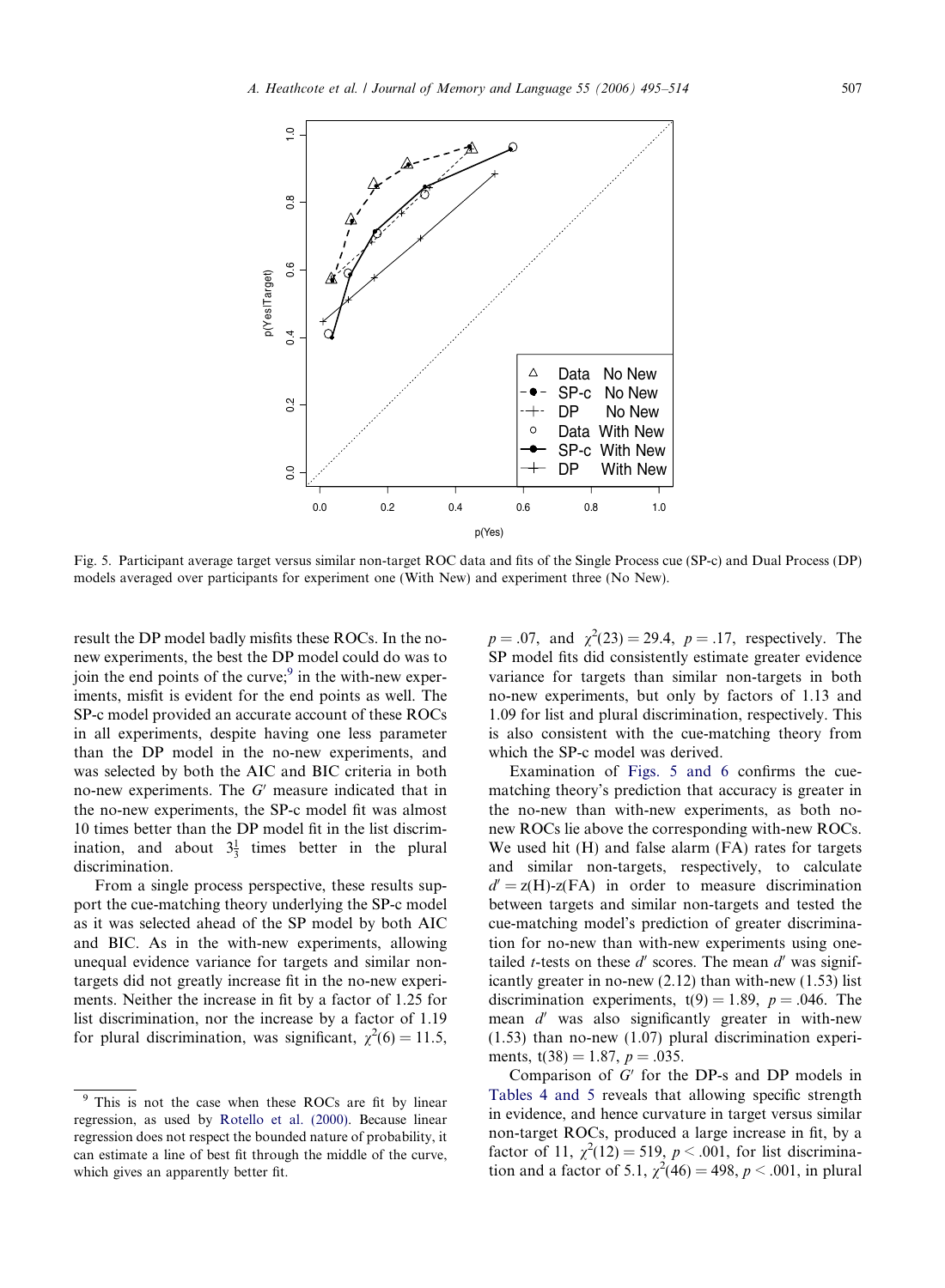<span id="page-13-0"></span>

Fig. 6. Participant average target versus similar non-target ROC data and fits of the Single Process cue (SP-c) and Dual Process (DP) models averaged over participants for experiment two (With New) and experiment four (No New).

discrimination. Once specific strength is included, allowing unequal evidence variance produced only a small and non-significant increase in fit, by factors of 1.28,  $\chi^2(6) = 11$ ,  $p = .09$ , and 1.22,  $\chi^2(23) = 21$ ,  $p = .56$ , for list and plural discrimination, respectively. These results for dual process models are consistent with the results for single process models and indicate that the difference in evidence variance between targets and similar nontargets is negligible. They contrast with dual process model results for with-new experiments, where allowing unequal evidence variance produced a much larger increase in fit. This occurred because new items clearly had much lower evidence variance than target and similar non-target items, resulting in inadequate fits of the DP-s model, which assumes equal variance for all test items types.

Given the DP-s model was favoured in the no-new experiments, we examined its parameters to quantify the role played by discrete recollection. In experiment three, the average probability of a correct response was 0.85 and 0.84 for target and similar non-target trials, respectively. The DP-s model attributes 15% and 8%, respectively, of these correct responses to recollection. In experiment four, the average probability of a correct response was lower, at 0.76 and 0.77 for targets and similar non-targets, respectively. The DP-s model attributes 33% and 25%, respectively, of the correct responses to recollection. Consistent with this pattern,

Table 4 Summary of model fits (summed fit and criterion measures and mean parameter estimates over participants) for Experiment 3

|           | Model fit |      |      |    | Participant average parameter estimates |       |         |       |      |       |
|-----------|-----------|------|------|----|-----------------------------------------|-------|---------|-------|------|-------|
| Model     |           | AIC' | BIC' | df | $r_{T}$                                 | $r_N$ | $S_{T}$ | $S_N$ |      | $a_N$ |
| $DP-su$   |           | 18   | 80   |    |                                         | .07   |         |       | 2.03 |       |
| $DP-s$    | .28       |      | 59   | 12 | .13                                     | .07   |         |       | 1.89 |       |
| DP        | 14.08     | 513  | 534  | 18 | .54                                     | .51   |         |       |      |       |
| <b>SP</b> | . 15      |      | 21   | 18 |                                         |       | 1.13    |       | 2.22 |       |
| $SP-c$    | .44       |      |      | 24 |                                         |       |         |       | 2.07 |       |

See [Table 1](#page-6-0) and Appendix A for model definitions.  $G' = G/39.67$ , AIC' = AIC-14703.6 and BIC' = BIC-14827.4. Estimated parameter values and minimum  $G'$ , AIC' and BIC' values are in bold type. Degrees of freedom  $(df)$  are given for G values. The r parameters are recollection probability estimates, the  $d'$  and s parameters are evidence mean and standard deviation estimates and the subscripts  $T$  and N refer to target and similar non-targets, respectively. The five decision criterion parameters for each model are not shown.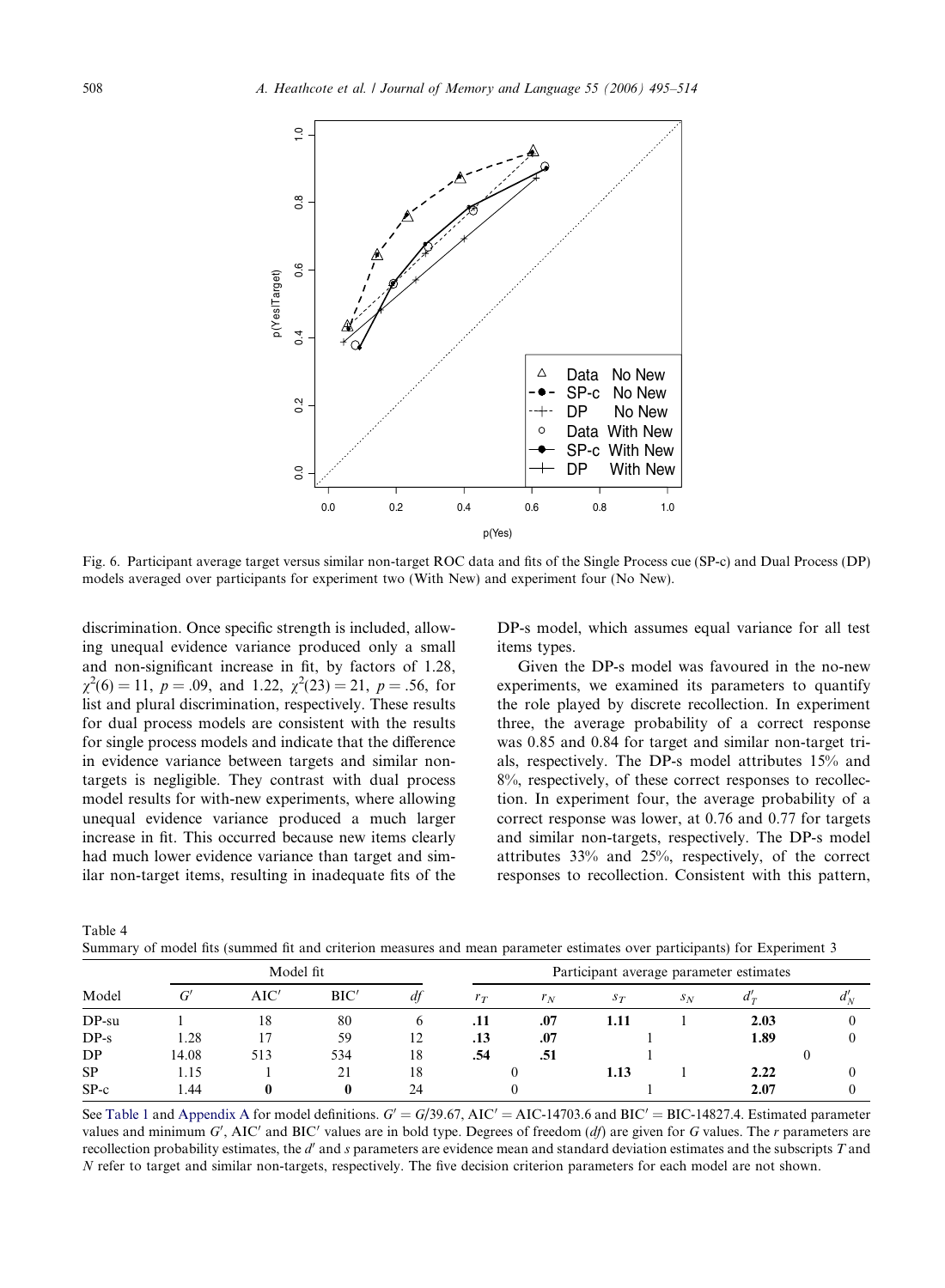|           | Model fit |      |      |    | Participant average parameter estimates |       |         |       |      |                    |
|-----------|-----------|------|------|----|-----------------------------------------|-------|---------|-------|------|--------------------|
| Model     | G'        | AIC' | BIC' | a1 | $r_{T}$                                 | $r_N$ | $S_{T}$ | $S_N$ |      | $\boldsymbol{\nu}$ |
| $DP-su$   |           |      | 290  | 23 | .18                                     | .20   | 1.16    |       | 1.12 |                    |
| $DP-s$    | .22       | 28   | 186  | 46 | .25                                     | .19   |         |       | 0.98 |                    |
| DP        | 6.24      | 459  | 539  | 69 | .38                                     | 0.34  |         |       |      |                    |
| <b>SP</b> | .59       |      | 96   | 69 |                                         |       | 1.09    |       | 1.64 |                    |
| $SP-c$    | .89       |      | 0    | 92 |                                         |       |         |       | l.54 |                    |

Table 5 Summary of model fits (summed fit and criterion measures and mean parameter estimates over participants) for Experiment 4

See [Table 1](#page-6-0) and Appendix A for model definitions.  $G' = G/95.14$ , AIC<sup>'</sup> = AIC-16152.9 and BIC' = BIC-16627.3. Estimated parameter values and minimum  $G'$ , AIC' and BIC' values are in bold type. Degrees of freedom  $(df)$  are given for G values. The r parameters are recollection probability estimates, the  $d'$  and s parameters are evidence mean and standard deviation estimates and the subscripts T and N refer to target and similar non-targets, respectively. The five decision criterion parameters for each model are not shown.

the average  $d'$  estimate for the DP-s model was greater in list discrimination (1.89) than in plural discrimination (0.98). In contrast to the with-new experiments, these results are not consistent with better discrimination based on continuous evidence in the plurals paradigm than the list discrimination paradigm due to greater familiarity for targets than similar non-targets in the plurals paradigm.

We hypothesised that dual process models could predict an increase in performance in no-new compared to with-new experiments if the exclusion of new test items encouraged recollection. However, estimates of recollection derived from the DP-s model indicate lower recollection rates in the no-new experiments compared to with-new experiments. Recollection estimates reduced from 34% and 29% of trials, on average, for with-new list and plural discrimination, respectively, to 10% and 22% for corresponding no-new experiments. Comparison of DP-su recollection estimates for list discrimination also revealed a reduction from 24% to 9%, although for plural discrimination, recollection estimates increased from 14% to 19%. Overall, these results are more consistent with increased accuracy in no-new experiments being due to reduced evidence noise, as predicted by the cue-matching model, rather than to an increase in recollection. In addition, there was also no evidence that explicit recollect-to-reject instructions in experiment four increased the probability of recollection for similar non-targets compared to experiment three in which participants were not given such instructions.

# General discussion

We examined two fundamental issues for recognition memory; whether decisions are based on discrete recollection, continuous evidence, or both, and whether continuous evidence is restricted to familiarity, thereby providing information only about the recency and duration of study, or whether continuous evidence can also convey specific information about details of a study episode. Dual process theory assumes that both recollection and continuous evidence contribute to recognition decisions, with recollection providing information about details of the study episode and evidence restricted to the generalized strength or familiarity of a test item ([Yonelinas, 2002](#page-19-0)). Single process theories assume that recognition decisions are based only on continuous evidence containing details of the study episode derived from task dependent cue-matching processes, which provides what we have called specific strength.

We examined these issues using Receivers Operating Characteristic (ROC) curves, parametric plots of the probability of accepting test items of different types as a function of decision confidence. ROC analysis has been a particular focus of [Yonelinas's \(1994\)](#page-19-0) dual process signal detection theory. This theory assumes that decisions are based on recollection when it occurs, leading to high confidence responses. When recollection fails decisions are based on a familiarity, which is continuous and distributed with equal variance for all types of test items, leading to graded confidence responses depending on the magnitude of familiarity. We compared the predictions of the dual process model with the predictions of single process models where all decisions are based on a signal detection decision process applied to a continuous evidence dimension. In the single process models, different types of test items may have different evidence variance, and evidence may consist of familiarity and/or specific strength, depending on task demands.

Single and dual process accounts were tested with data from a list discrimination paradigm ([Yonelinas,](#page-19-0) [1994\)](#page-19-0) and a plural discrimination paradigm [\(Rotello](#page-19-0) [et al., 2000](#page-19-0)). Importantly, these paradigms attempted to minimize differences in familiarity between targets and non-targets that are very similar to targets (i.e., test items studied in a non-target list or with the opposite plurality to a studied item). When familiarity is equated, the dual process model predicts linear target versus similar non-target ROCs because decisions can only be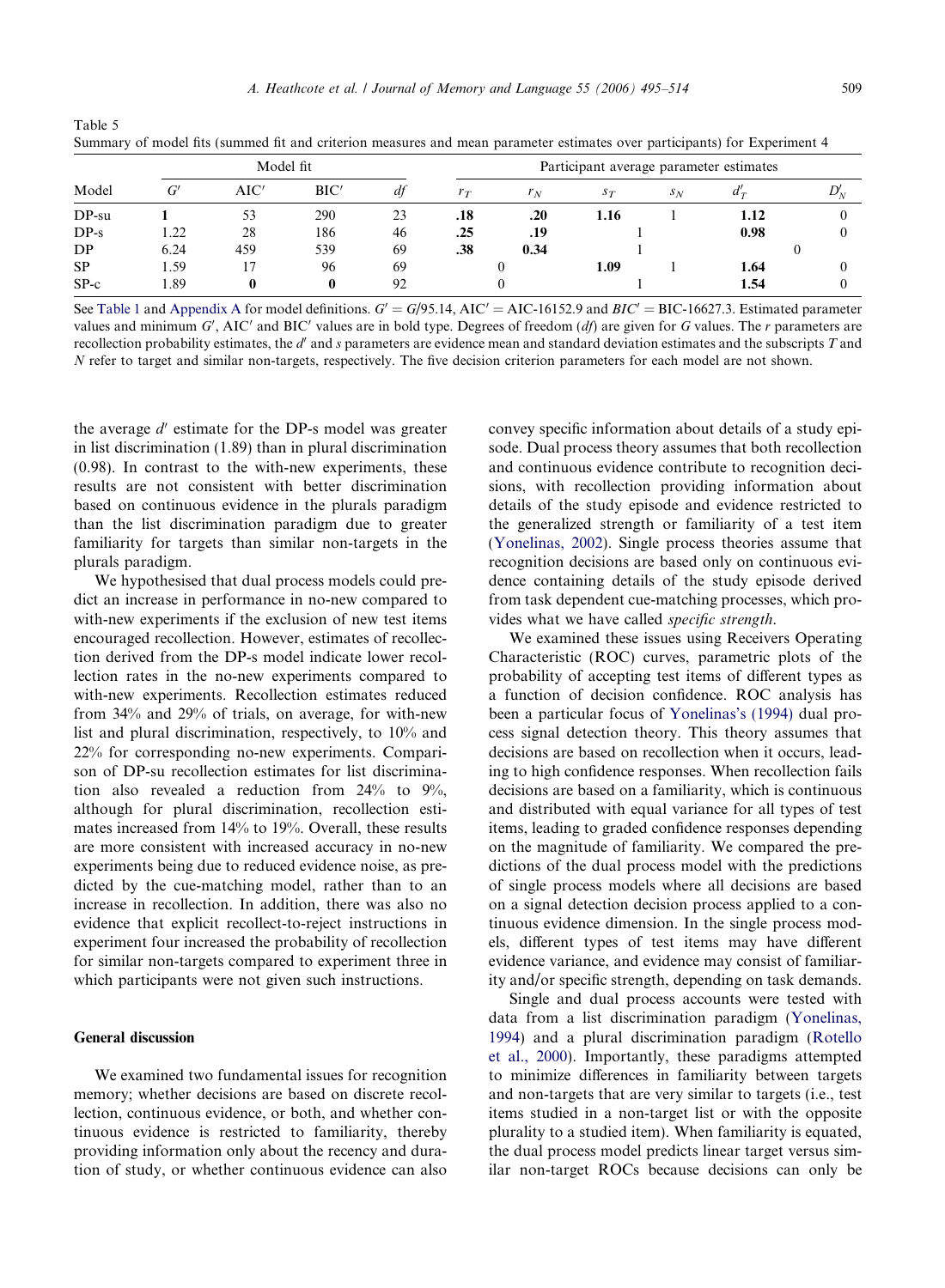based on discrete information provided by recollection. The single process model, in contrast, predicts concave ROCs in these paradigms. While our experiments replicated most of the findings of [Yonelinas \(1994\)](#page-19-0) and Rotello et al., particularly an unusual ''dip effect'', wherein the ROC curve for similar non-targets versus new non-targets (i.e., items not studied in either list or plurality) deviates below the main diagonal to the right, we did not replicate Rotello et al.'s finding of a linear target versus similar non-target ROC curve. Instead, we found pronounced concave ROC curves. We also replicated these findings in a further experiment that did not test new non-targets.

We proposed and tested two modified dual process models. One, the DP-s model, allowed specific strength as well as familiarity to contribute to continuous evidence. The other, the DP-su model, further allowed unequal evidence variance. Like the single process model, the modified dual process models permit targets and similar non-targets with equal familiarity to be discriminated on the basis of specific strength. This is consistent with the concave target versus similar non-target ROC curves which were observed. We also proposed a single process model based on the idea that specific strength is derived from the difference between matches to target and non-target cues. This cue-matching model predicts that evidence variance for targets and similar non-targets should be equal and that greater discrimination between targets and similar non-targets should be found when new non-targets are not included in testing.

Overall, our results are inconsistent with [Yonelinas's](#page-19-0) [\(1994\)](#page-19-0) original dual process theory in both list discrimination and plural discrimination paradigms, both with and without new test items. In contrast, our results are consistent with the single process cue-matching model in all four experiments. It can be concluded that, at least in these experiments, continuous evidence is not restricted to familiarity. Instead, evidence can also convey specific information about details of the study episode, such as list membership and the plurality in which an item was studied. [Yonelinas \(1999a, 1999b\)](#page-19-0) speculated that continuous evidence might support source discrimination ''in conditions in which the item and source information are more closely integrated, such as may be the case when two individuals are holding a conversation'' (p. 1416). Our results indicate that continuous evidence can support discriminations based on source in more impoverished situations where source and item information are not closely integrated, as was the case for our list discrimination experiments where the two sources were only distinguished by a small pause between otherwise homogenous study lists.

Our results do not necessarily reject the idea of a discrete recollection processes in recognition memory, but only when continuous evidence is allowed to convey information about details and to have unequal variance, at least for new items relative to other types of test items. When allowed these extensions, dual process models assuming discrete recollection provided a very accurate account of the data. However, recollection was estimated to be the basis of only a minority of correct responses, about 23% on average, and the improvement of fit afforded by recollection was, in all but one of eight cases, insufficient to warrant the increase in model complexity which it entails. It would be of interest to know if this is also the case in other paradigms or for other groups of participants who, for whatever reason, place greater strategic emphasis on recollection. For example, increased reliance on a discrete recollection process would enable the extended dual process model which we have proposed to account for the few linear ROCs that have been reported in similar paradigms to those we considered here [\(Rotello](#page-19-0) [et al., 2000; Yonelinas, 1997, 1999a, 1999b\)](#page-19-0). However, a strong reliance on recollection appears to be the exception rather than the rule. Further, we did not find that reliance on recollection was influenced by strategic factors, such as giving explicit recollect-to-reject instructions, as was the case in our plural discrimination experiments but not our list discrimination experiments.

An alternative possibility, and one that has received increasing support recently (e.g., [Kelley & Wixted,](#page-19-0) [2001; Rotello, Macmillan, Reeder, & Wong, 2005; Wix](#page-19-0)[ted & Stretch, 2004](#page-19-0)), is that recollection, like cue-matching, can produce continuous, or at least graded, evidence, especially in situations where a rich array of details about the study context and study item are available. The experimental paradigms we have examined have usually been assumed not to have this richness. However, it is possible that in some circumstances recollection acts like a discrete process and in others like a graded or even continuous process, depending on the strategies which participants adopt to encode study items. In this view, what we have called specific strength might be thought to be, at least in part, the result of a more finely graded recollective process, and the few exceptional cases where linear ROC curves have been observed may be attributed to particularly impoverished encoding.

Our results provided clear support, in terms of a balance between goodness-of-fit and simplicity, for the single process cue-matching model which we have proposed (see Appendix B for details). We also confirmed two predictions made by this model; that targets and similar non-targets should have the same evidence variance and that discrimination of targets and similar non-targets is reduced when new non-targets are included in testing. The latter prediction is not unique; it could also be made by dual process models if excluding new non-targets encourages recollection. However,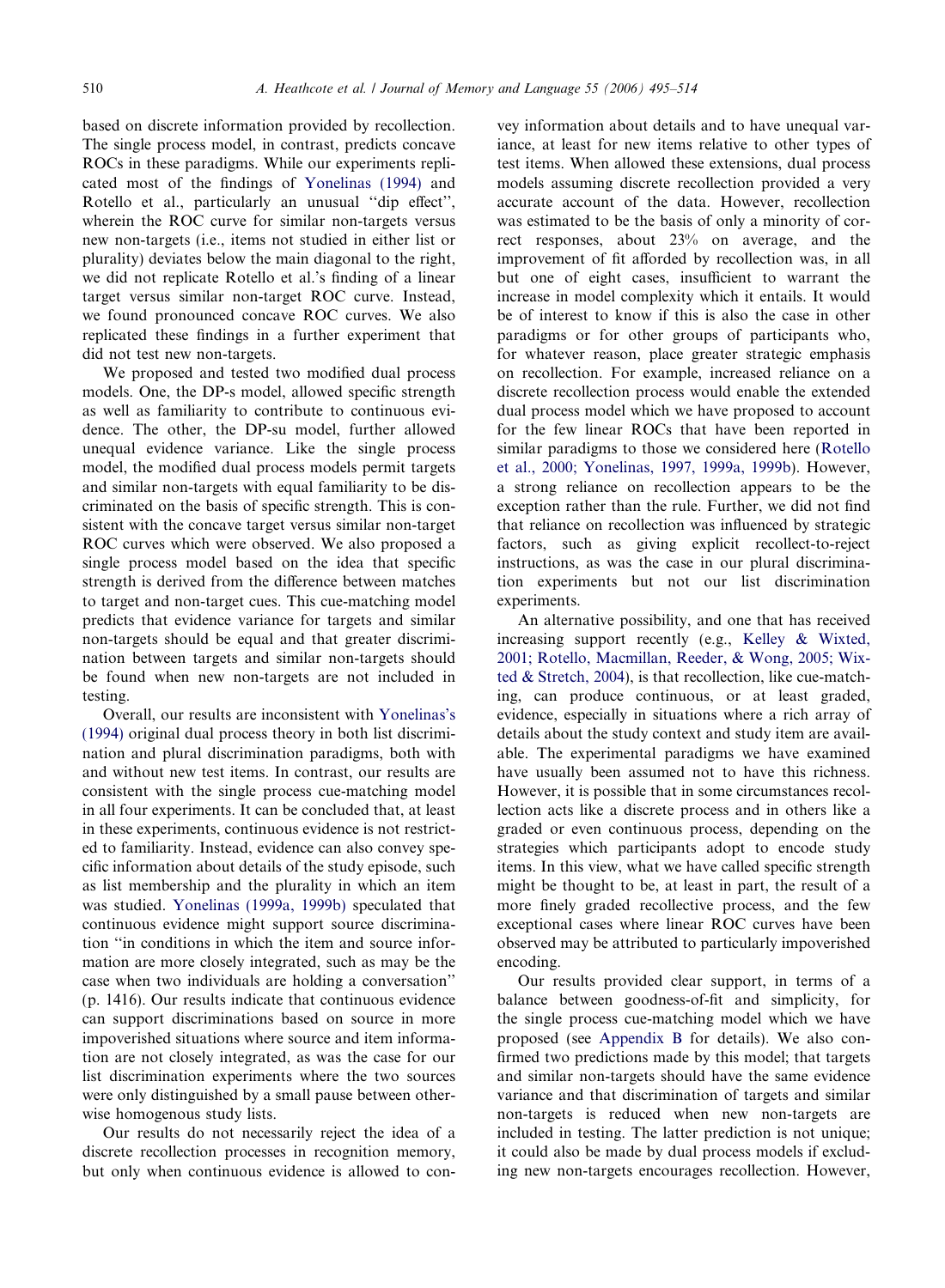this possibility was not confirmed by recollection parameter estimates derived from fits of dual process models to our data. Instead, these fits generally supported decreased recollection and increased discrimination on the basis of continuous evidence when new non-targets were not tested. Further investigation of this effect is warranted as other factors may have also played a part, such as differential encoding of study items which might have occurred because participants were aware of the makeup of test lists before they commenced study.

The cue-matching theory demonstrates how a single process memory theory is able to provide a plausible explanation of the pattern of parameters estimated by fitting the normal unequal variance signal detection model of choice. Although, this theory does not specify the processes by which matches are obtained nor the representations used for cues and memory traces, [Clark \(1997\)](#page-18-0) implemented a closely related model for two alternative forced choices between targets and similar non-targets using [Hintzman's \(1988\)](#page-19-0) MINERVA theory of recognition memory, which does make these aspects explicit. Clark assumed that forced choice decisions are based on a difference between matches to target and non-target test alternatives, just as our cue-matching theory assumes that yes/no choices are based on the difference between matches to target and non-target cues. Given the success of the cuematching model, future research might test more detailed implementations using MINERVA, other global matching models, or theories which assume that evidence is based on a likelihood transformation of cue-match strength (e.g., [Dennis & Humphreys, 2001;](#page-18-0) [Shiffrin & Steyvers, 1997](#page-18-0)). An alternative possibility is provided by theories that combine two sources of continuous evidence as assumed by in two-dimensional signal detection (e.g., [Banks, 2000; Rotello, Macmillan, &](#page-18-0) [Reeder, 2004\)](#page-18-0). Although, space constraints preclude provision of any details, we have found that two-dimensional signal detection models can provide an accurate account of our ROC data with the same economy of estimated parameters as the cue-matching model.

# Acknowledgments

Thanks to Julie Johnston for running the list discrimination experiments and to reviewers for constructive suggestions. Thanks also to the Department of Psychology, University of Western Australia, for making the MRC Psycholinguistic Database available on the web ([http://www.psy.uwa.edu.au/MRCDataBase/uwa\\_mrc.](http://www.psy.uwa.edu.au/MRCDataBase/uwa_mrc.htm) [htm\)](http://www.psy.uwa.edu.au/MRCDataBase/uwa_mrc.htm), and to the Computational Memory Lab ([http://](http://memory.psych.upenn.edu/wordpools.php) [memory.psych.upenn.edu/wordpools.php\)](http://memory.psych.upenn.edu/wordpools.php) at the University of Pennsylvania for making the Toronto word pool available on the web.

## Appendix A. ROC models

According to dual process theory, two distinct sources of information can potentially support recognition judgments. The probability of correctly identifying a target depends upon the probability that it is recollected and, if recollection fails, on the probability that its familiarity exceeds a given criterion value. Formally, this is represented by the following equation:

$$
P_T(c) = r_T + (1 - r_T)(1 - \Phi(c - d'_T))
$$
\n(1)

 $P_T(c)$  is the probability of correctly identifying a target at the level of confidence corresponding to the decision criterion, c;  $r<sub>T</sub>$  is the probability of recollecting the target;  $d'_{T}$  is the mean level of familiarity of the targets; and  $\Phi(\cdot)$  is the normal cumulative distribution function. In the case of non-targets, the probability of incorrect identification as a target depends upon the probability that recollection fails and that familiarity exceeds the specified criterion value. This probability is given by the following equation:

$$
P_N(c) = (1 - r_N)(1 - \Phi(c - d'_N))
$$
\n(2)

 $P_N(c)$  is the probability of incorrectly identifying a non-target as a target at the level of confidence corresponding to  $c, r_N$  is the probability of recollection and  $d'_{N}$  is the mean level of general familiarity of non-targets. It is assumed that if details relevant to discriminating targets and non-targets are recollected a correct judgment is always made ([Yonelinas, 1999a\)](#page-19-0). For targets, this represents a recollect-to-accept strategy, while for non-targets, it represents a recollect-to-reject strategy.

Given Eqs. (1) and (2), it is possible to derive the form of the ROC for targets vs. non-targets when familiarity is the same for both; that is, when  $d'_t = d'_{N}$ . In this case, after rearranging the terms in the two earlier equations, we find the following equation for  $P_T(c)$  as a function of  $P_N(c)$ :

$$
P_T(c) = r_T + \frac{(1 - r_T)}{(1 - r_N)} P_N(c)
$$
\n(3)

Eq. (3) depends solely on recollection and is unaffected by familiarity. It describes a straight line with a  $\nu$ -intercept (i.e., the value of  $P_T(c)$  when  $P_N(c) = 0$ ) equal to  $r_T$  and a slope equal to the ratio of  $1 - r<sub>T</sub>$  to  $1 - r<sub>N</sub>$ . Thus, under this model, a linear ROC is indicative of equal levels of familiarity for targets and non-targets.

In single process theories, discrimination between targets and non-targets is based on a single strength-of-evidence dimension. Hence:

$$
P_T(c) = 1 - \Phi((c - d'_T)/s_T)
$$
  
\n
$$
P_N(c) = 1 - \Phi((c - d'_N)/s_N)
$$
\n(4)

Here,  $s_T$  and  $s_N$  are the standard deviations of the strength-ofevidence distributions of targets and non-targets, respectively. If  $d'_T > d'_N$  this equation results in a typically concave ROC curve that intersects the y-axis at the origin. Its shape depends upon the ratio of the two standard deviations. If  $s_T > s_N$  then the curve is asymmetrical with the equal likelihood point (the point at which the slope of the ROC curve is equal to one) shifted relatively to the left, as is frequently observed in item recognition tasks in which non-targets are unstudied items. If  $s_T = s_N$ the curve is symmetrical about the anti-diagonal. If strength-ofevidence is based only on familiarity, which is the same for targets and non-targets (i.e.,  $d'_T = d'_N$  and  $s_T = s_N$ ), then the ROC curve reduces to a straight line given by,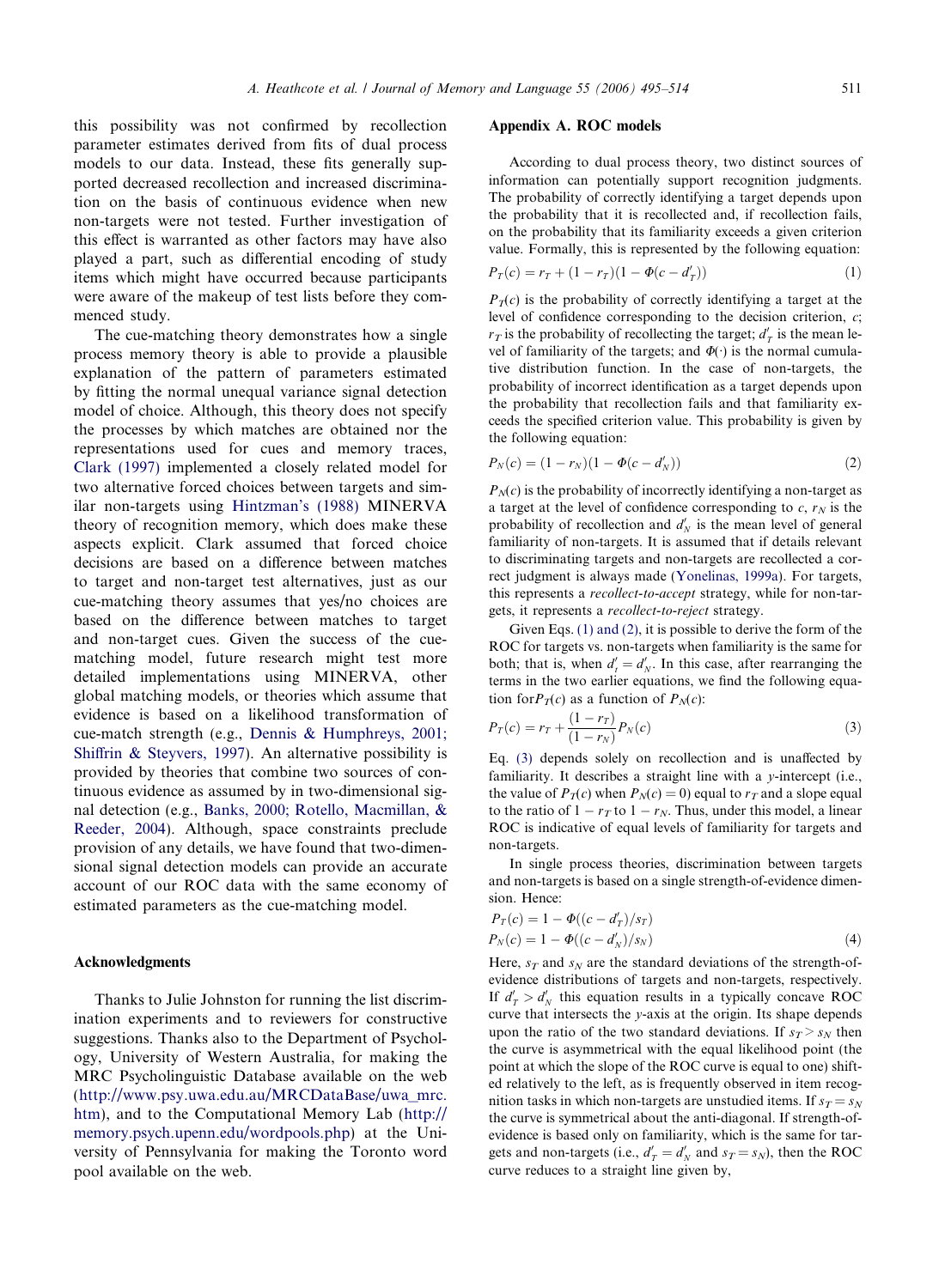$$
P_T(c) = P_N(c) \tag{5}
$$

Thus, if familiarity in dual process models and strength-of-evidence in single process models corresponds to generalized strength, in the sense proposed by [Chalmers and Humphreys](#page-18-0) [\(1998\),](#page-18-0) then in situations where targets and non-targets are equally familiar, the resulting ROC curve is necessarily a straight line. The crucial difference between the models is that the dual process model predicts that the linear ROC can fall above the main diagonal because of recollection. In contrast, if strength-of-evidence in single process models, at least in part, consists of specific strength able to support the discrimination required by the task, the resulting ROC curve will be concave, even if targets and non-targets have equal familiarity.

#### The generalized dual process signal detection model

We start with a generalized dual process signal detection model and derive specific cases from it. Let  $C = (c_1, c_2, c_3, c_4, c_5)$  be a non-decreasing sequence of values on a familiarity dimension such that  $c_1 \ge c_2 \ge c_3 \ge c_4 \ge c_5$ . In experiments one and two, there were three types of item presented at test; target, similar non-target and new non-target. In experiments three and four, there were two types of item; target and similar non-target. A set of five models was fit to the data from experiments one and two (with-new experiments) and experiments three and four (no-new experiments). These models can each be viewed as a constrained version of a generalized dual process signal detection model, named the DPsu model in [Table 1.](#page-6-0) The DP-su model has a different form in the with-new and no-new experiments.

The generalized dual process signal detection model for the with-new experiments is defined as follows. Let  $P_T(c_i)$  be the probability of responding "yes" to a target for some  $c_i$  in C. Similarly, let  $P_{SN}(c_i)$  and  $P_{NN}(c_i)$  be the probabilities of responding ''yes'' to a similar non-target and a new non-target, respectively. Then,

$$
P_T(c_i) = r_T + (1 - r_T)(1 - \Phi(c_i - d'_T)/s_T)
$$
  
\n
$$
P_{SN}(c_i) = (1 - r_{SN})(1 - \Phi(c_i - d'_{SN})/s_{SN})
$$
  
\n
$$
P_{NN}(c_i) = 1 - \Phi(c_i)
$$
\n(6)

Here,  $r<sub>T</sub>$  is the probability of recollecting an old item ("recollect-to-accept''),  $r_{SN}$  is the probability of recollecting a similar non-target ("recollect-to-reject"),  $d'_T$  is the mean evidence for target items,  $d'_{SN}$  is the mean evidence of similar non-targets,  $s_T$  is the standard deviation of target evidence, and  $s_{SN}$  is the standard deviation of similar non-target evidence. Evidence is scaled with reference to the new non-target distribution whereby the mean evidence of new non-targets is zero (i.e.,  $d'_{NN} = 0$ ) and the corresponding standard deviation is one (i.e.,  $s_{NN} = 1$ ). The function,  $\Phi(\cdot)$  is the normal cumulative distribution function.

The generalized dual process signal detection model for the no-new experiments is defined as follows:

$$
P_T(c_i) = r_T + (1 - r_T)(1 - \Phi(c_i - d'_T)/s_T)
$$
  
\n
$$
P_{SN}(c_i) = (1 - r_{SN})(1 - \Phi(c_i))
$$
\n(7)

In this case, evidence is scaled with reference to the similar non-target distribution. Thus, the mean evidence of similar non-targets is zero (i.e.,  $d'_{SN} = 0$ ) and the corresponding standard deviation is one (i.e.,  $s_{SN} = 1$ ).

#### Guessing

Eqs. (6) and (7) may also be modified to incorporate guessing on some proportion of trials, g. In this case, participants are assumed to select a response category at random with an equal probability (across of categories) of 1/6. Let J be the set of conditions in an experiment and let  $j \in J$ . Let  $P_i(c_i,g)$  be the probability of an "yes" response for some  $c_i$  under condition j and for some probability of guessing, g. Then,

$$
P_j(c_i, g) = gQ(c_i) + (1 - g)P_j(c_i)
$$
\n(8)

Where  $Q(c_i) = \sum_i^i q_i$  is the cumulative probability of selecting each response category r for  $r = 1 \dots i$  and  $q_r = 1/6$  for all  $r = 1 \dots 6$ .

#### Model generation

In [Table 1](#page-6-0) the generalized dual process signal detection model is indicated by the acronym DP-su. Each of the remaining models listed in [Table 1](#page-6-0) can be generated from the DP-su model by applying each of three constraints corresponding to the ''no'' entries in [Table 1.](#page-6-0) These constraints are,

$$
Zero\ recollection: \quad r_T = r_{SN} = 0 \tag{9}
$$

$$
Equal \ variance: s_T = s_{SN} = 1 \tag{10}
$$

*Family evidence*: 
$$
d'_T = d'_{SN}
$$
 and  $s_T = s_{SN}$  (11)

To illustrate the procedure, the DP model is derived from the DP-su model by applying both the equal variance and familiarity evidence constraints (indicated by the ''no'' entries in the corresponding row of [Table 1\)](#page-6-0). This leads to the following equations for the DP model for the with-new experiments, derived from Eq. (6),

$$
P_T(c_i) = r_T + (1 - r_T)(1 - \Phi(c_i - d'))
$$
  
\n
$$
P_{SN}(c_i) = (1 - r_{SN})(1 - \Phi(c_i - d'))
$$
  
\n
$$
P_{NN}(c_i) = 1 - \Phi(c_i)
$$
\n(12)

For the no-new experiments the DP model is derived from Eq.  $(7)$ .

$$
P_T(c_i) = r_T + (1 - r_T)(1 - \Phi(c_i))
$$
  
\n
$$
P_{SN}(c_i) = (1 - r_{SN})(1 - \Phi(c_i))
$$
\n(13)

It should be noted that the signal detection part of Eq. (13) may be interpreted in one of two different ways. First, it may be interpreted as implementing a genuine signal detection process based on identical familiarity distributions for both the targets and similar non-targets. Second, it may be equally well interpreted as implementing a biased guessing process in which the probability of guessing each response category is parameterized in terms of a decision criterion, c. Although, for reasons of consistency and comparability between models, this process is given this parameterization, it is formally equivalent to guessing each response category  $i$  with some probability,  $g_i$ , under the constraint that  $\sum_i g_i = 1$ .

The SP model is obtained by applying the zero recollection constraint. The SP-c model is obtained by applying the further constraint that  $s_{SN} = s_T$ . In the no-new experiments the latter constraint is equivalent to the equal variance constraint, whereas in the with-new experiments the SP-c model allows the standard deviation for new non-targets to differ from the standard deviation of targets and similar non-targets.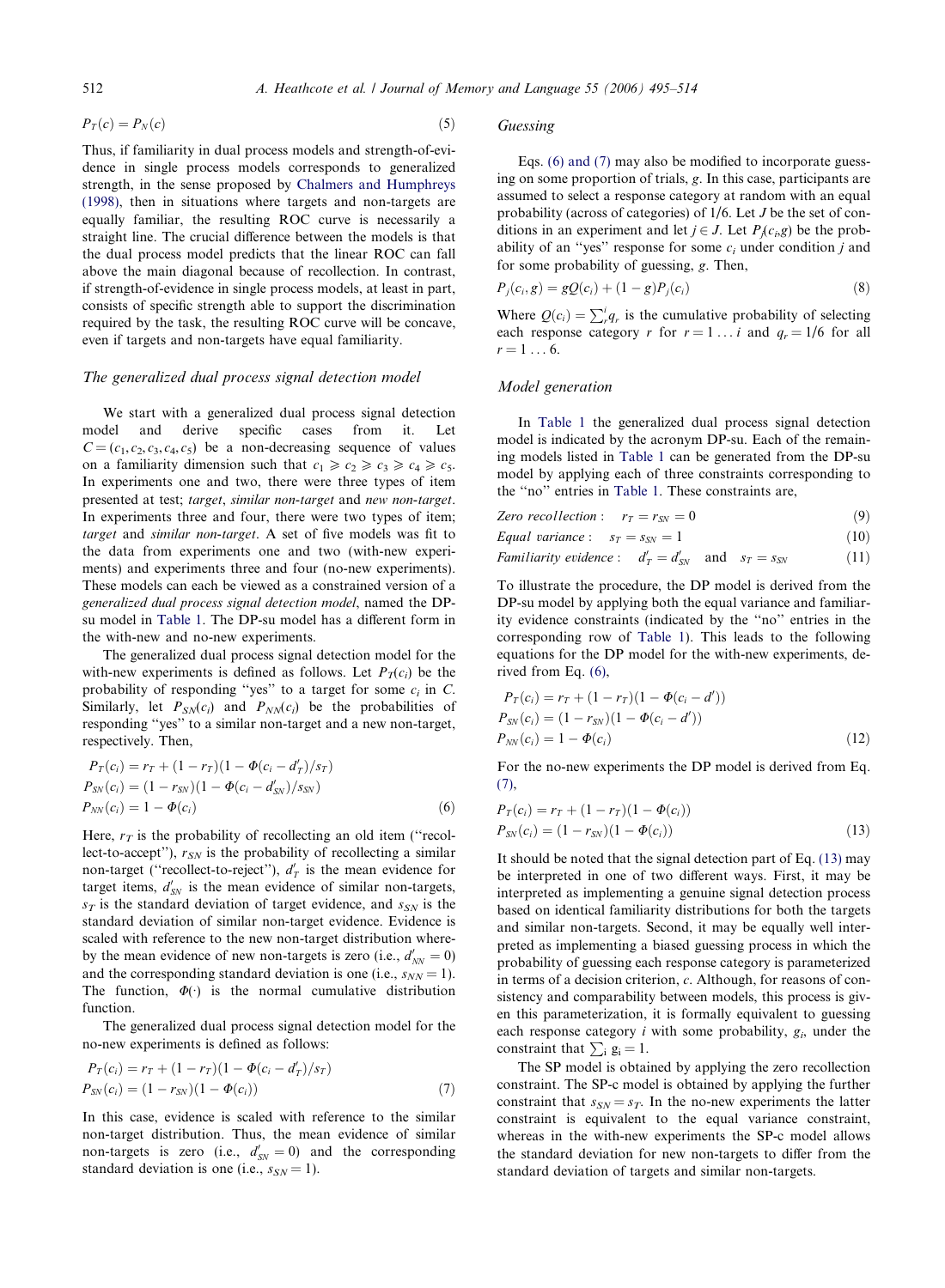#### <span id="page-18-0"></span>Appendix B. Cue-matching model

Let I be a test item and let  $T(I)$  and  $SN(I)$  be the match strength of I to target and non-target cues, respectively. For example, in the plurals discrimination paradigm,  $T(I)$  is the strength of the match between  $I$  and a cue corresponding to the same plural form at study, while  $SN(I)$  is the strength of the match between  $I$  and a cue corresponding to the alternative plural form at study. The specific strength that *I* is a target,  $s_{\tau}(I)$ is given by the difference between these two match strengths:  $s_{\tau}(I) = T(I) - SN(I).$ 

Let  $T$  be a target item, let  $SN$  be a similar non-target item. and let NN be a new non-target item. Then,  $s_T(T) = T(T)$ –  $SN(T)$ ,  $s_T(SN) = T(SN) - SN(SN)$ , and  $s_T(NN) = T(NN) -$ SN(NN). We further assume that  $T(T) = SN(SN) > T(SN) =$  $SN(T) > T(NN) = ST(NN)$  yielding three distinct match strengths, denoted by  $a, b$ , and  $c$ . We assume that each of these is normally distributed with means,  $\mu_a > \mu_b > \mu_c$  and standard deviations,  $\sigma_a > \sigma_b > \sigma_c$ . Hence, the specific strength of each item, *I*, is also normally distributed. Let  $\mu_I$  and  $\sigma_I$  be the mean and standard deviation of the distribution of  $s<sub>T</sub>(I)$ . Then,

$$
\mu_T = \mu_a - \mu_b \quad \sigma_T^2 = \sigma_a^2 + \sigma_b^2 \n\mu_{NS} = \mu_b - \mu_a \quad \sigma_{NS}^2 = \sigma_b^2 + \sigma_a^2 \n\mu_{NN} = \mu_c - \mu_c \quad \sigma_{NN}^2 = \sigma_c^2 + \sigma_c^2
$$

It follows that  $\mu_T = -\mu_{NS}$  and  $\mu_{NN} = 0$ , and  $\sigma_T = \sigma_{NS} > \sigma_{NN}$ .

In the ''no-new'' condition, no new items are presented at test and we assume that decisions are based solely on the specific strength,  $s_T(I)$ . Hence, relative to the non-target<br>condition.  $d'_{\tau} = (u_{\tau} - u_{\tau})/\sigma_{\tau} = 2u_{\tau}/\sigma_{\tau}$ . Similarly. condition,  $\mathcal{J}_{T/SN} = (\mu_T - \mu_{SN})/\sigma_T = 2\mu_T/\sigma_T.$  Similarly,  $d^{\prime}_{\mathit{SN}/\mathit{SN}}=(\mu_{\mathit{SN}}-\mu^{'}_{\mathit{SN}})/\sigma_{\mathit{SN}}=0.$ 

In the ''with-new'' condition new items are presented at test and we assume that decisions are based on the sum of specific strength,  $s_T(I)$ , and familiarity,  $F(I)$ . We further assume that  $F(I)$  is normally distributed with mean,  $\mu_{F(I)}$ , and standard deviation,  $\sigma_{F(I)}$ , and that  $\mu_{F(I)} = \mu_{F(SN)} > \mu_{F(NN)}$  and  $\sigma_{F(T)} = \sigma_{F(SN)} > \sigma_{F(NN)}$ . Let  $\varepsilon(I) = s_T(I) + F(I)$ . It follows that,

$$
\mu_{e(T)} = \mu_T + \mu_{F(T)} \qquad \sigma_{e(T)}^2 = \sigma_T^2 + \sigma_{F(T)}^2 \n\mu_{e(SN)} = -\mu_T + \mu_{F(T)} \qquad \sigma_{e(SN)}^2 = \sigma_{e(T)}^2 \n\mu_{e(NN)} = \mu_{F(NN)} \qquad \sigma_{e(NN)}^2 = \sigma_{NN}^2 + \sigma_{F(NN)}^2
$$

Hence,  $d'$  values for the target condition relative to the new non-target condition  $(T/NN)$ ,  $d'_{T/NN} = (\mu_{\varepsilon(T)} - \mu_{\varepsilon(NN)})/$  $\sigma_{\varepsilon(NN)} = (\mu_T + \mu_{F(T)} - \mu_{F(NN)})/\sigma_{\varepsilon(NN)}$ . For the similar non-target condition relative to the new non-target condition,  $d'_{SN/NN} = (-\mu_T + \mu_{F(T)} - \mu_{F(NN)})/\sigma_{\varepsilon(NN)}$  and  $d'_{NN/NN} = (\mu_{F(NN)} - \mu_{F(NN)})$  $\mu_{F(NN)})/\sigma_{\varepsilon(NN)}=0.$ 

Let  $d'_n$  above be the relative discriminability of targets and non-targets in the in the "no-new" condition (given by  $d'_{T/SN}$ above) and let  $d'_{w}$  be the corresponding discriminability in the "with-new" condition. Then,

$$
d'_{w} = (d'_{T} - d'_{SN})(\sigma_{\varepsilon(NN)}/\sigma_{\varepsilon(T)})
$$
  
=  $2\mu_{T}/\sqrt{\sigma_{T}^{2} + \sigma_{F(T)}^{2}}$   
=  $d'_{n}(\sigma_{T}/\sqrt{\sigma_{T}^{2} + \sigma_{F(T)}^{2}})$ 

Thus, the relative discriminability of targets and similar non-targets in the ''with-new'' condition is reduced from the ''no-new'' condition by a factor that depends upon the relative variance of familiarity compared to the variance of episode specific strength. For example, if the respective variances are equal such that  $\sigma_{F(T)} = \sigma_T$ , then  $d'_w = d'_n / \sqrt{2} = 0.707d'_n$ . More genersuch that  $\partial F(t) = \partial T$ , then  $d_w = \frac{a_n}{\sqrt{2}} \times \frac{b_n}{\sqrt{1+k}}$  and, solving for k, we ally, if  $\sigma_{F(T)}^2 = k \sigma_{T}^2$ , then  $dV_w = \frac{dI_n}{\sqrt{1+k}}$  and, solving for k, we have  $k = (d'_n/d'_w)^2 - 1$ .

Consistent with these predictions, we found that the ratio of  $d'_T$  in the no-new experiment to  $d'_T - d'_{SN}$  in the with-new experiments was greater than one. For list discrimination this ratio was 1.51 and for plural discrimination it was 1.60. According to the cue-matching theory, the size of these ratios depends on the relative standard deviations of specific strength and familiarity. The ratio for the list discrimination experiment indicates that the standard deviation of specific strength was 22% greater on average than the standard deviation of familiarity. In the plural discrimination experiments this value is slightly larger, at 36%.

#### References

- Banks, W. P. (2000). Recognition and source memory as multivariate decision processes. Psychological Science, 11, 267–273.
- Chalmers, K. A., & Humphreys, M. S. (1998). Role of generalize and episode specific memories in the word frequency effect in recognition. Journal of Experimental Psychology: Learning, Memory and Cognition, 24, 610–632.
- Clark, S. E. (1997). A familiarity-based account of confidenceaccuracy inversions in recognition memory. Journal of Experimental Psychology: Learning, Memory, and Cognition, 23(1), 232–238.
- Coltheart, M. (1981). The MRC psycholinguistic database. Quarterly Journal of Experimental Psychology, 33A, 497–505.
- Dennis, S., & Humphreys, M. S. (2001). A context noise model of episodic word recognition. Psychological Review, 108, 452–478.
- Friendly, M., Franklin, P. E., Hoffman, D., & Rubin, D. C. (1982). The Toronto Word Pool: Norms for imagery, concreteness, orthographic variables, and grammatical usage for 1,080 words. Behavior Research Methods and Instrumentation, 14(4), 375–399.
- Gillund, G., & Shiffrin, R. M. (1984). A retrieval model for both recognition and recall. Psychological Review, 91, 1–67.
- Glanzer, M., Hilford, A., & Kim, K. (2004). Six regularities of source recognition. Journal of Experimental Psychology: Learning, Memory and Cognition, 30(6), 1176–1195.
- Glanzer, M., Kim, K., Hilford, A., & Adams, J. K. (1999). Slope of the receiver-operating characteristic in recognition memory. Journal of Experimental Psychology: Learning, Memory, and Cognition, 25, 500–513.
- Green, D. M., & Swets, J. A. (1966). Signal detection theory and psychophysics. New York: Robert E. Kreiger Publishing.
- Healy, M. R., Light, L. L., & Chung, C. (2005). Dual-process models of associative recognition in younger and older adults: Evidence from receiver operating characteristics. Journal of Experimental Psychology: Learning, Memory and Cognition, 31, 768–788.
- Heathcote, A. (2003). Item recognition memory and the receiver operating characteristic. Journal of Experimental Psychology: Learning, Memory and Cognition, 29(6), 1210–1230.